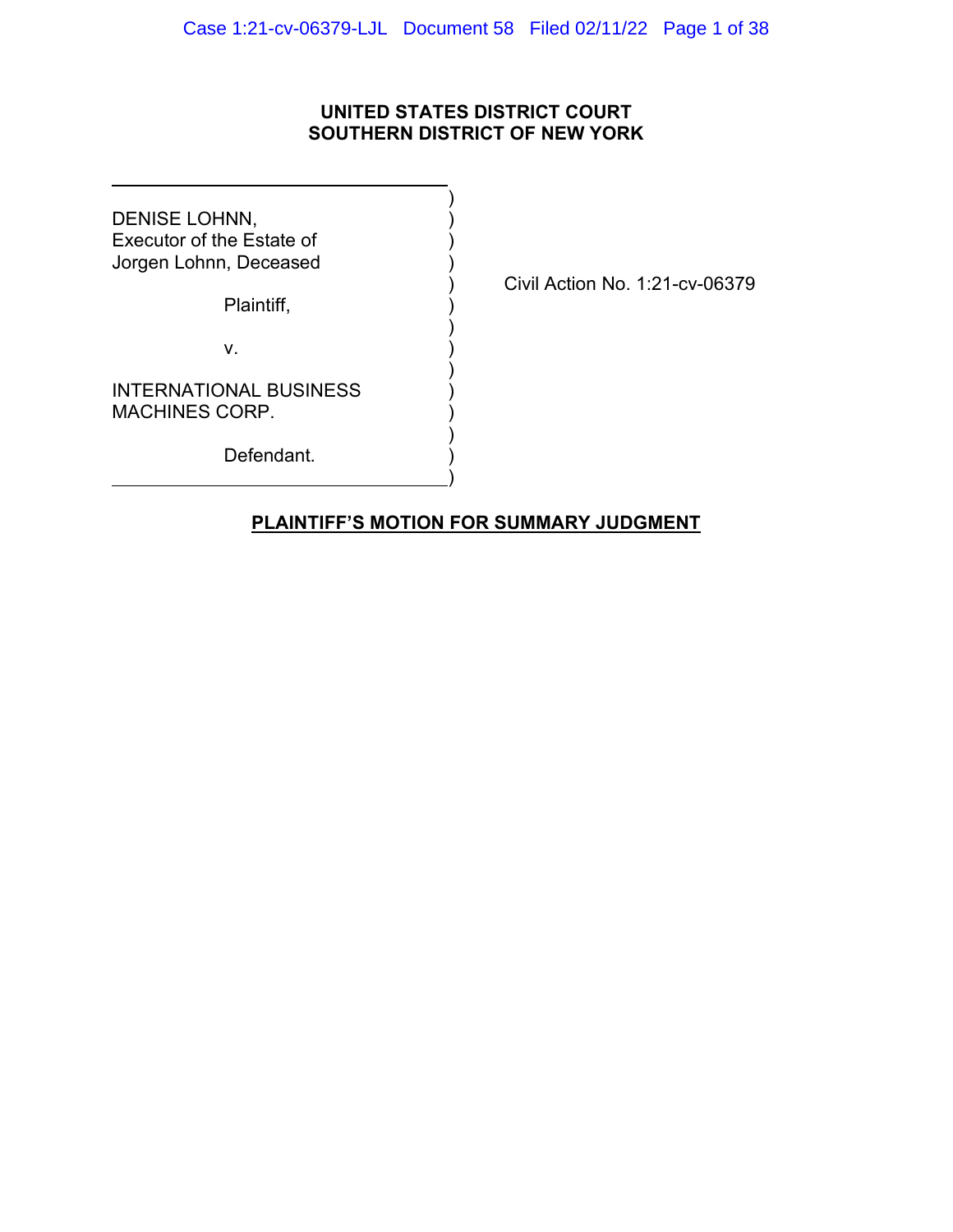# **TABLE OF CONTENTS**

| I.   |    |                                                                     |  |
|------|----|---------------------------------------------------------------------|--|
| ΙΙ.  |    |                                                                     |  |
|      | Α. |                                                                     |  |
|      | Β. |                                                                     |  |
|      | C. |                                                                     |  |
|      | D. | The Impact of the Confidentiality Provision in IBM's Arbitration    |  |
|      |    |                                                                     |  |
| III. |    |                                                                     |  |
|      | А. |                                                                     |  |
|      | B. | The Provision in IBM's Arbitration Agreement Purporting to Waive    |  |
|      | C. | The Confidentiality Provision within IBM's Arbitration Agreement is |  |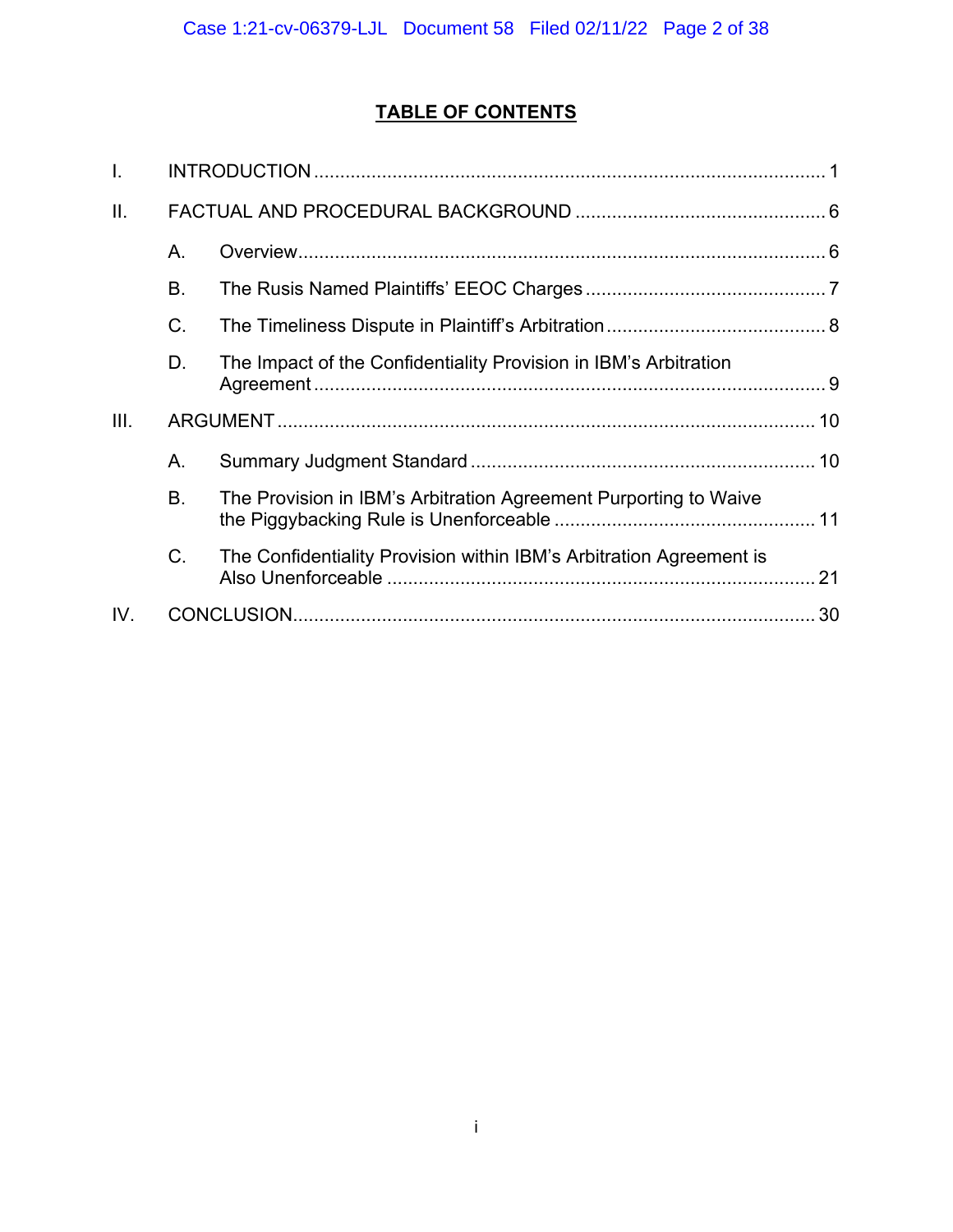## **TABLE OF AUTHORITIES**

## **Cases**

| Adams v. Philip Morris, Inc.,                            |  |
|----------------------------------------------------------|--|
| American Family Life Assurance Co. of New York v. Baker, |  |
| Anderson v. Liberty Lobby, Inc.,                         |  |
| AT & T Mobility LLC v. Concepcion,                       |  |
| Balan v. Tesla Motors Inc.,                              |  |
| <b>Bogacz v. MTD Products, Inc.,</b>                     |  |
| Butcher v. Gerber Prods. Co.,                            |  |
| Castellanos v. Raymours Furniture Co., Inc.,             |  |
| Cerjanec v. FCA US, LLC,                                 |  |
| Cole v. Convergys Customer Mgmt. Grp., Inc.              |  |
| Collins v. New York City Transit Authority,              |  |
| Cronas v. Willis Group Holdings Ltd.,                    |  |
| <u>Davis v. Mills</u>                                    |  |
| DeGraff v. Perkins Coie LLP,                             |  |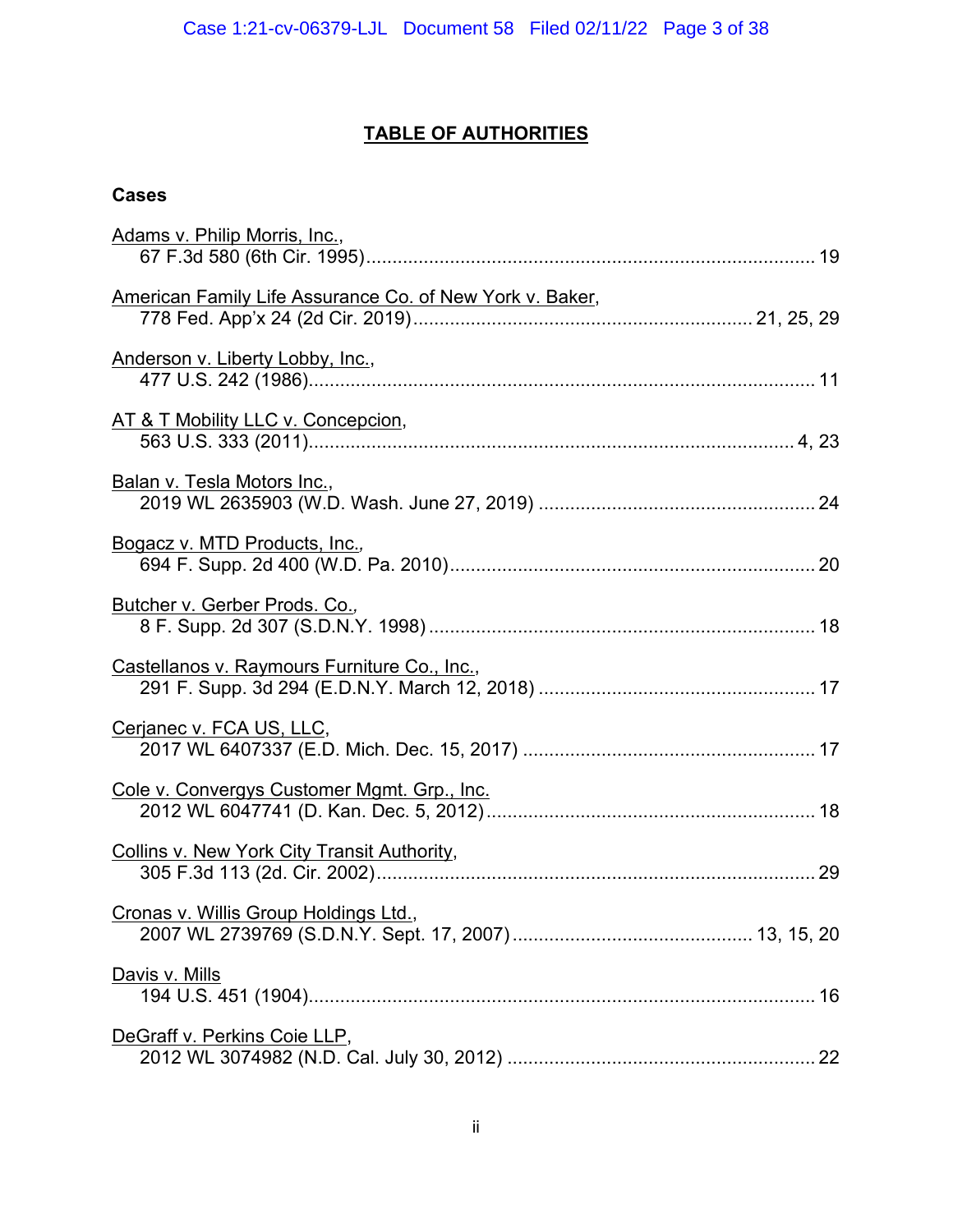# Case 1:21-cv-06379-LJL Document 58 Filed 02/11/22 Page 4 of 38

| EEOC v. Comm. Office Prods. Co.,                |  |
|-------------------------------------------------|--|
| Estle v. International Business Machines Corp.  |  |
|                                                 |  |
| Estle v. International Business Machines Corp., |  |
| Fed. Exp. Corp. v. Holowecki                    |  |
| <b>Friedmann v. Raymour Furniture Co., Inc.</b> |  |
| Gilmer v. Interstate/Johnson Lane Corp.         |  |
| Graham Oil v. Arco Products Co.                 |  |
| Grayson v. K Mart Corp.                         |  |
| <b>Guyden v. Aetna, Inc.,</b>                   |  |
| Hagan v. Katz Communications, Inc.,             |  |
| Hammaker v. Brown & Brown, Inc.                 |  |
| Hollander v. American Cyanamid Co.,             |  |
| Holowecki v. Federal Exp. Corp.                 |  |
| Hoober v. Movement Mortgage, LLC,               |  |
| <u>Johnson v. Killian,</u>                      |  |
| Jones v. American Postal Workers Union          |  |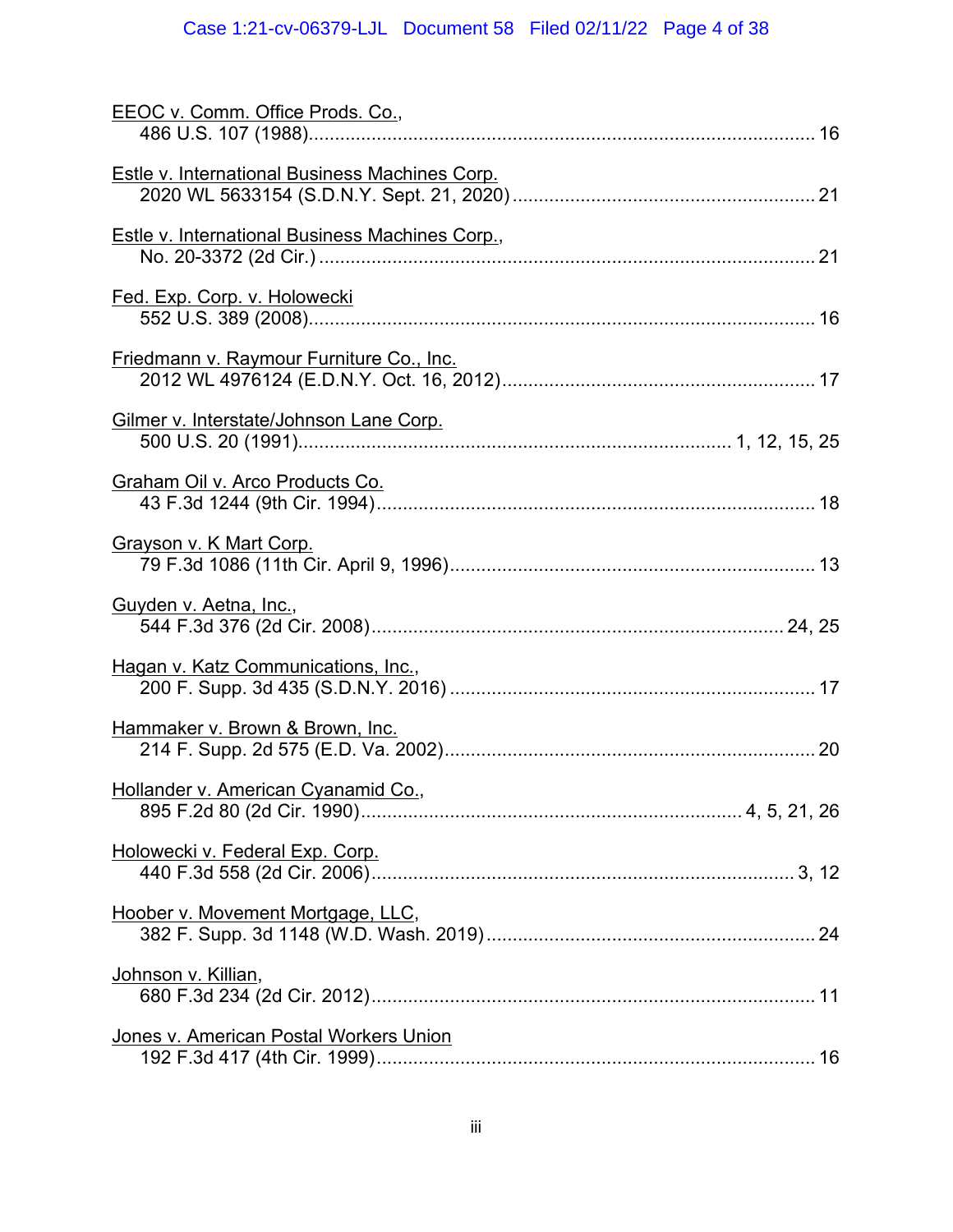# Case 1:21-cv-06379-LJL Document 58 Filed 02/11/22 Page 5 of 38

| Kinkel v. Cingular Wireless LLC,                    |  |
|-----------------------------------------------------|--|
| Kruchowski v. Weyerhaeuser Co.,                     |  |
| Larsen v. Citibank FSB,                             |  |
| Lewis v. Harper Hosp.                               |  |
| Livingston v. City of Chicago                       |  |
| Logan v. MGM Grand Detroit Casino,                  |  |
| Loksen v. Columbia Univ.,                           |  |
| Luna v. Household Finance Corp. III,                |  |
| Mabry v. W. & S. Life Ins. Co.                      |  |
| Mazurkiewicz v. Clayton Homes, Inc.                 |  |
| McKee v. AT & T Corp.,                              |  |
| Narayan v. The Ritz-Carolton Development Co., Inc., |  |
| O'Phelan v. Fed. Express Corp.                      |  |
| Oubre v. Entergy Operations, Inc.,                  |  |
| Ragone v. Atlantic Video at Manhattan Center,       |  |
| Ramos v. Superior Ct.,                              |  |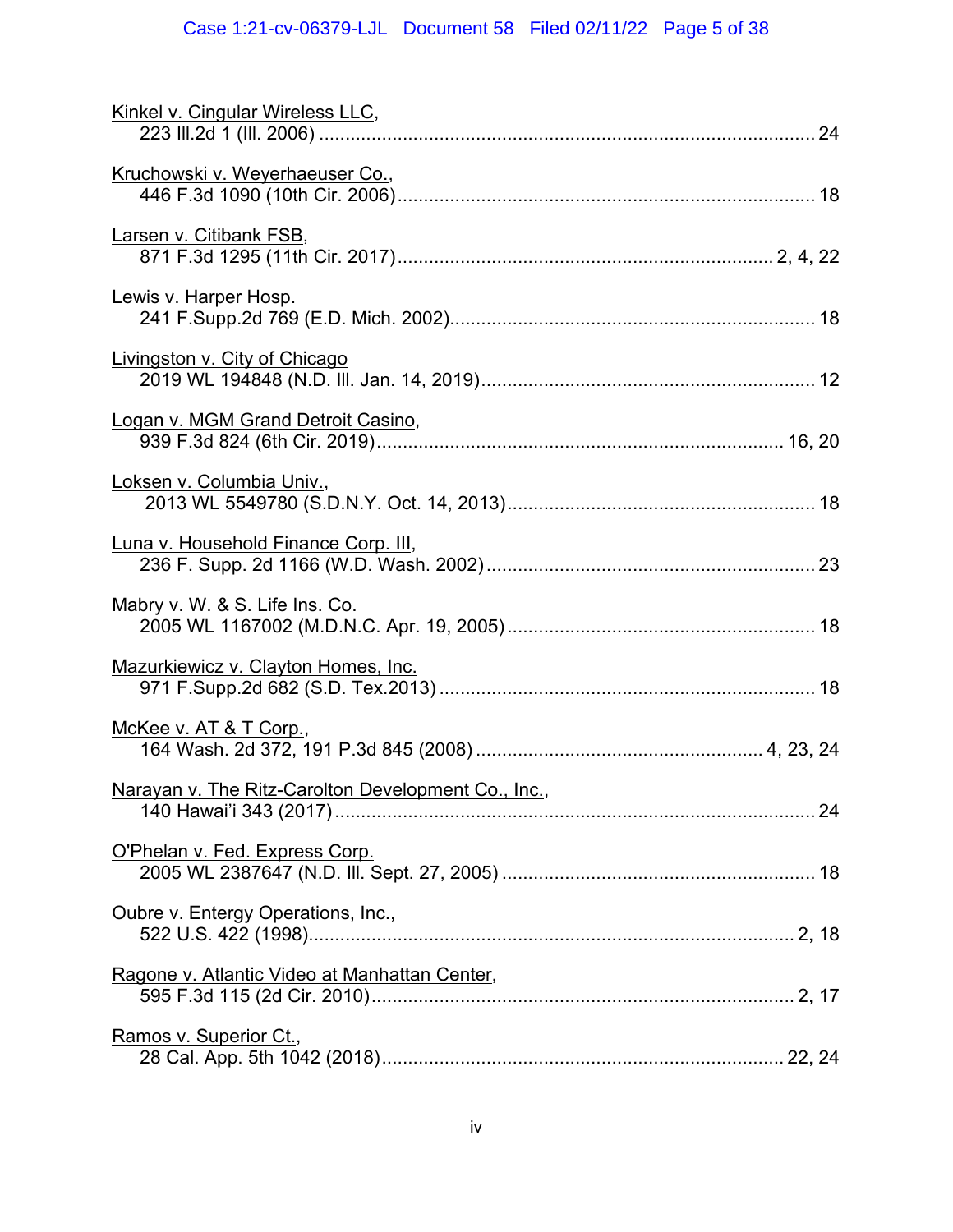# Case 1:21-cv-06379-LJL Document 58 Filed 02/11/22 Page 6 of 38

| Rupert v. PPG Industries, Inc.,                                                                                       |  |
|-----------------------------------------------------------------------------------------------------------------------|--|
| Rusis v. International Business Machines Corp.,<br>--- F. Supp. 3d ---, 2021 WL 116469 (S.D.N.Y. March 26, 2021) 4, 9 |  |
| Rusis v. International Business Machines Corp.,                                                                       |  |
| <b>Salisbury v. Art Van Furniture</b>                                                                                 |  |
| Sanford v. Quicken Loans                                                                                              |  |
| Schnuerle v. Insight Commc'ns Co., L.P.,                                                                              |  |
| Smithson v. Hamlin Pub, Inc.,                                                                                         |  |
| <b>Snell v. Suffolk County</b>                                                                                        |  |
| Spell v. United Parcel Service,                                                                                       |  |
| Sprague v. Houseld Intern.,                                                                                           |  |
| <b>Syverson v. International Business Machines Corp.,</b>                                                             |  |
| Thiele v. Merrill Lynch, Pierce, Fenner & Smith                                                                       |  |
| Thomforde v. International Business Machines Corp.,                                                                   |  |
| Thompson v. Fresh Products, LLC,                                                                                      |  |
| <u>Thompson v. Fresh Products, LLC,</u><br>EEOC Brief, 2020 WL 1160190 (6th Cir. March 2, 2020)  4, 16, 17, 19        |  |
| Tolliver v. Xerox Corp.                                                                                               |  |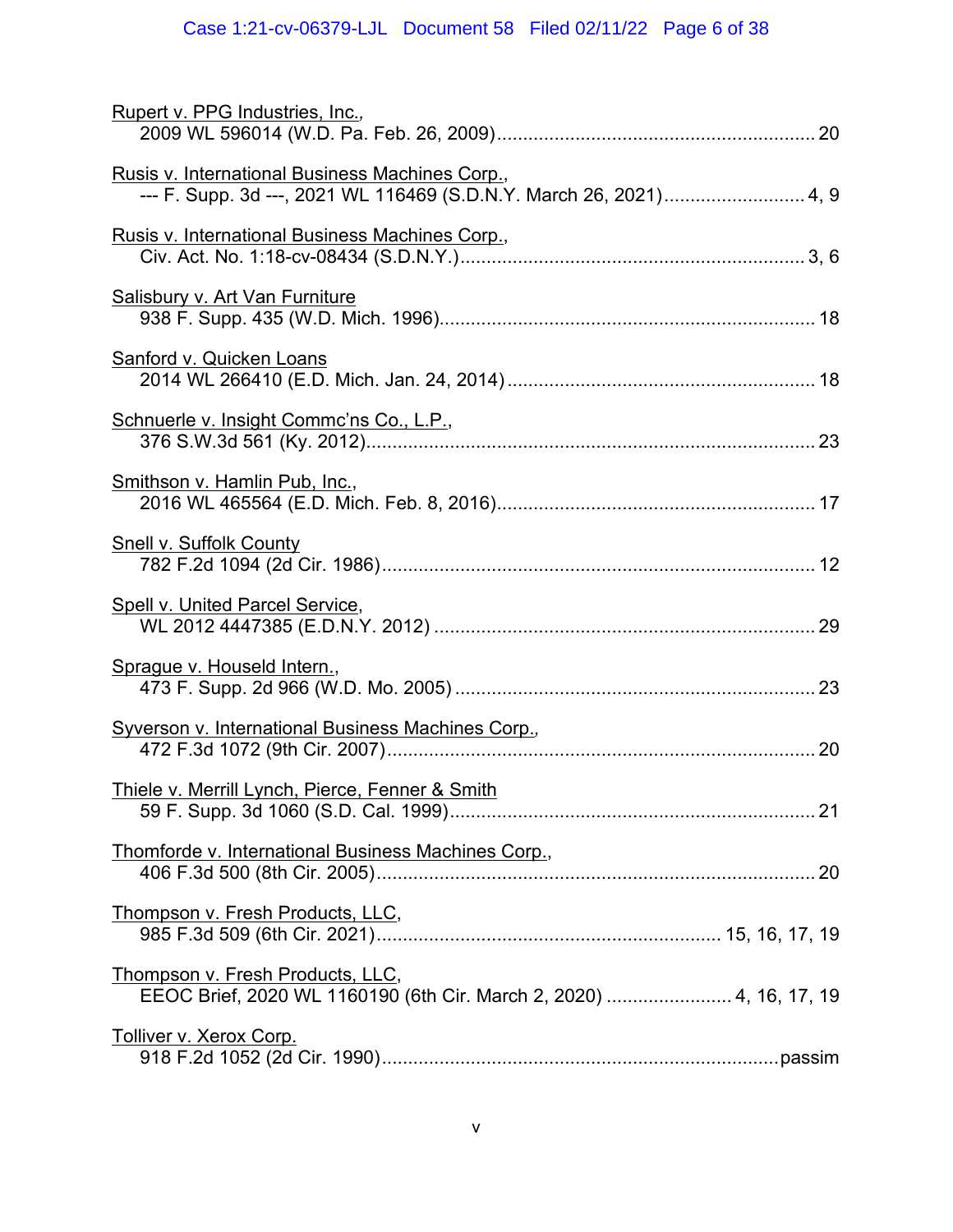| Travers v. FSS,                                      |  |
|------------------------------------------------------|--|
| Viola v. Philips Med. Sys. of N. Am.,                |  |
| Wineman v. Durkee Lakes Hunting & Fishing Club, Inc. |  |
| Zuver v. Airtouch Communications, Inc.,              |  |
| <b>Statutes</b>                                      |  |
|                                                      |  |
|                                                      |  |
|                                                      |  |
|                                                      |  |
|                                                      |  |
| Age Discrimination in Employment Act ("ADEA"),       |  |
| Older Workers' Benefits Protections Act ("OWBPA"),   |  |
| <b>Other Authorities</b>                             |  |

Peter Gosselin and Ariana Tobin, *Cutting 'Old Heads' at IBM*, ProPublica (March 22, 2018), https://features.propublica.org/ibm/ibm-age-discrimination-american-workers/ ......... 6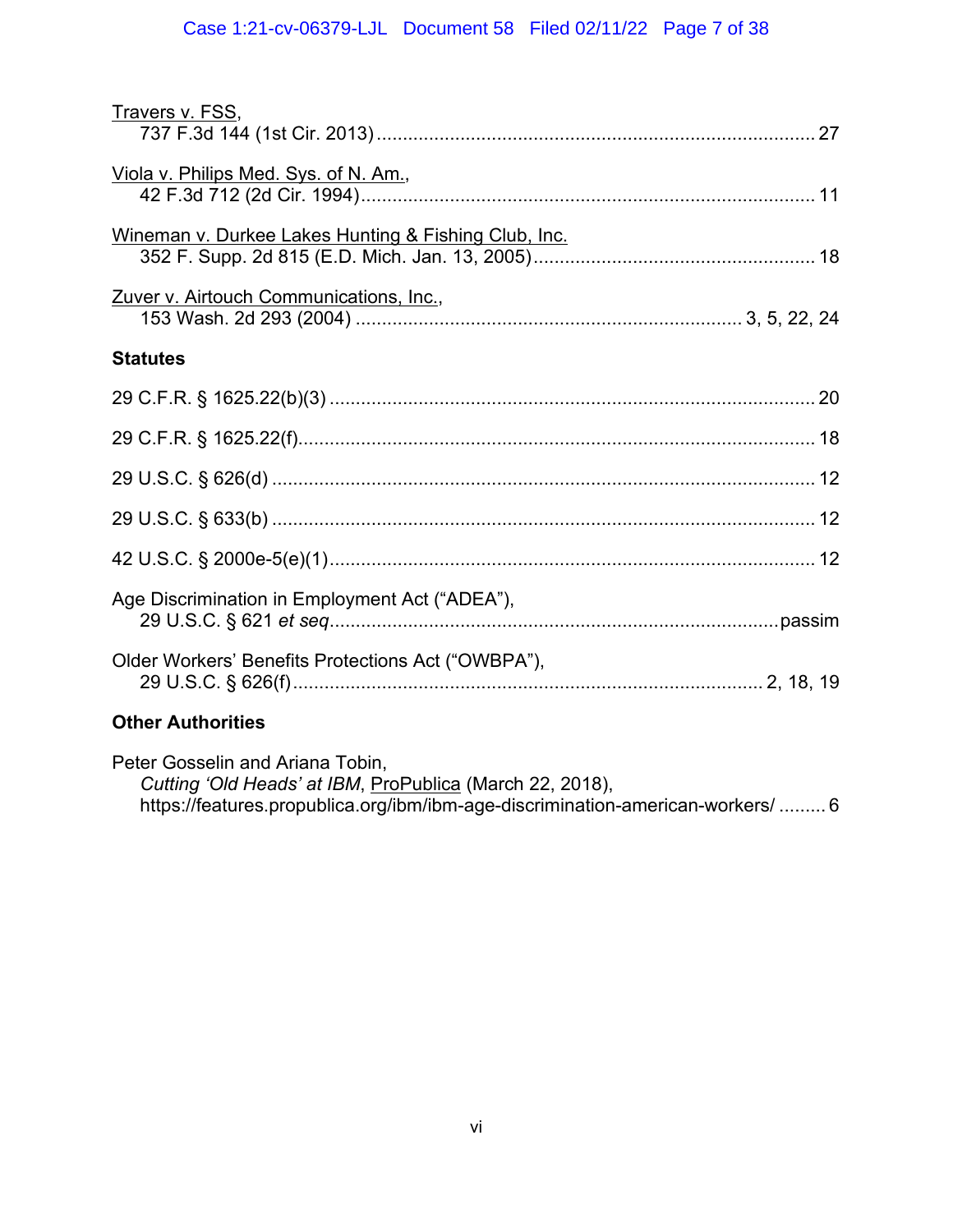#### <span id="page-7-0"></span>**I. INTRODUCTION**

Plaintiff Denise Lohnn, the executor of the estate of her deceased husband, Jorgen Lohnn, seeks a declaratory judgment, pursuant to the Declaratory Judgment Act, 28 U.S.C. §§ 2201-02, that two provisions of an arbitration agreement that Mr. Lohnn entered into with IBM are not enforceable, as they undermine or extinguish her ability to pursue Mr. Lohnn's claims against IBM under the Age Discrimination in Employment Act ("ADEA"), 29 U.S.C. § 621 *et seq.* [1](#page-7-1)

As described in Plaintiff's accompanying statement of material facts, upon Mr. Lohnn's separation from employment at IBM, he entered into an arbitration agreement with IBM that released (in exchange for a small severance payment) almost all claims he may have against IBM, but not claims under the ADEA. Under this agreement, Mr. Lohnn was permitted to pursue claims against IBM under the ADEA, but the claim had to be brought in individual arbitration.

However, as set forth below, two provisions of IBM's arbitration agreement prevent Plaintiff from pursuing Mr. Lohnn's ADEA claim in arbitration, a claim that Plaintiff would have been able to pursue in court (had Mr. Lohnn not signed an arbitration agreement). As the Supreme Court recognized in Gilmer v. Interstate/Johnson Lane Corp., 500 U.S. 20, 28 (1991), statutory claims "are appropriate for arbitration" only "[s]o long as the prospectively litigant effectively may vindicate [his or her] statutory cause of action in the arbitral forum . . . ." (internal quotation omitted). Here, given that IBM did not provide disclosures to Plaintiff regarding the ages of the employees terminated in mass layoffs and those not terminated, IBM

<span id="page-7-1"></span><sup>&</sup>lt;sup>1</sup> Other courts in this district are also deciding the issues presented in this motion. For example, twenty-five plaintiffs in the consolidated matter In Re: IBM Arbitration Agreement Litigation, C.A. No. 21-CV-6296 (JMF), also filed the same motion for summary judgment before Judge Jesse M. Furman raising these same issues (Dkt. 27). The same day, plaintiff William Chandler likewise filed the same motion for summary judgment before Judge John G. Koeltl in Chandler v. International Business Machines  $Corp., C.A.$  No. 21-CV-6319-JGK (Dkt. 14).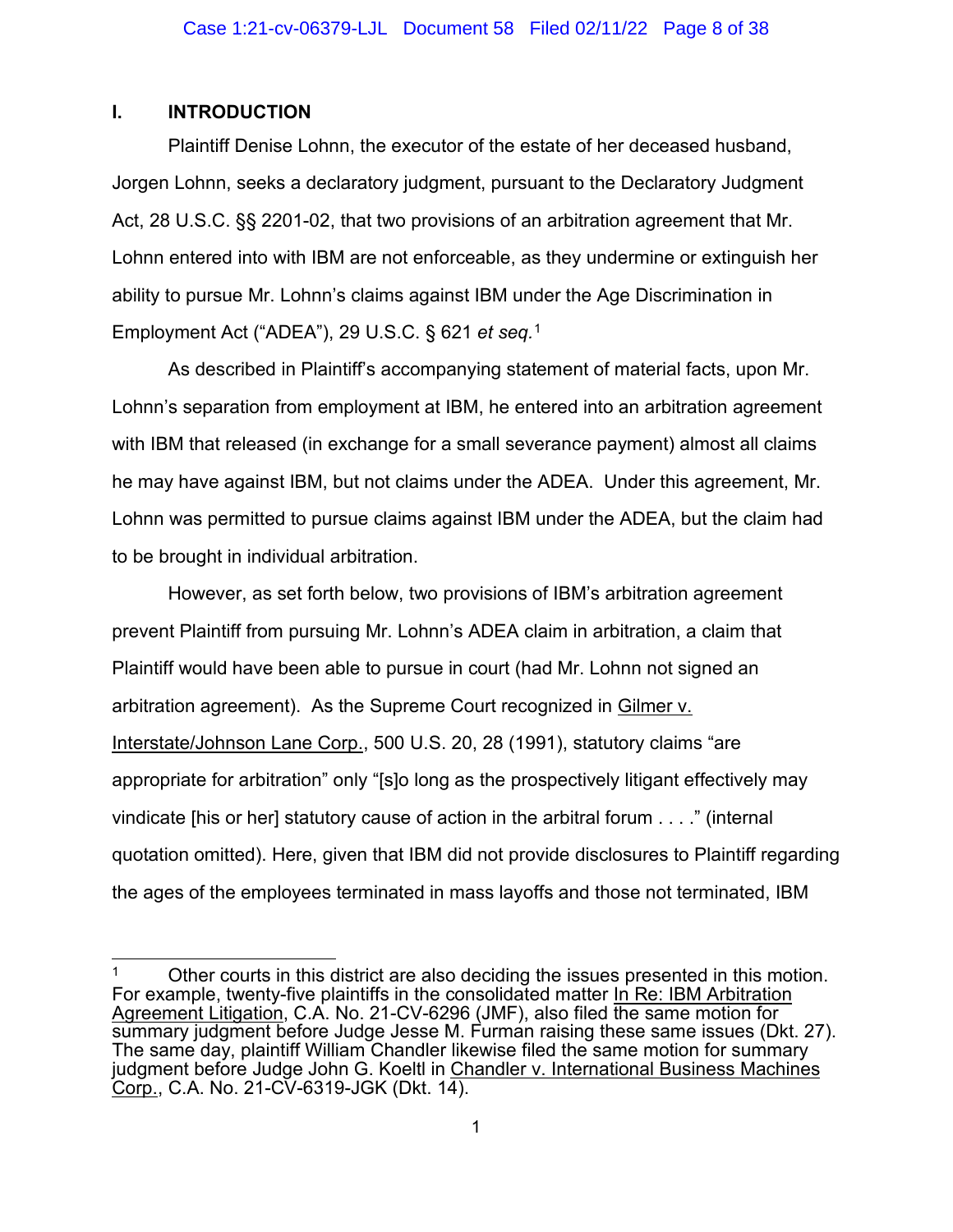#### Case 1:21-cv-06379-LJL Document 58 Filed 02/11/22 Page 9 of 38

could not obtain a release of her claims under the ADEA.<sup>[2](#page-8-0)</sup> The arbitration agreement may not serve as a substitute release. The agreement is thus only enforceable insofar as Plaintiff is able to pursue Mr. Lohnn's claims in arbitration, just as she would be able to pursue them in court.

Plaintiff has not challenged the overall enforceability of IBM's arbitration agreement. However, in arbitration, she cannot be prevented from pursuing Mr. Lohnn's claims that she would have otherwise been able to pursue in court. This Court has the power and duty to hold unenforceable those provisions of IBM's arbitration agreement that block or undermine Plaintiff's ability to pursue Mr. Lohnn's ADEA claims (that have not been released) in arbitration. $3$ 

Indeed, courts have regularly ordered cases to arbitration, but first excising provisions of arbitration agreements they have found to be unenforceable. See, e.g., Ragone v. Atlantic Video at Manhattan Center, 595 F.3d 115, 125-26 (2d Cir. 2010) ("[T]he appropriate remedy when a court is faced with a plainly unconscionable provision of an arbitration agreement—one which by itself would actually preclude a plaintiff from pursuing her statutory rights—is to sever the improper provision of the arbitration agreement, rather than void the entire agreement.") (citation omitted); Larsen v. Citibank FSB, 871 F.3d 1295, 1319 (11th Cir. 2017) (severing confidentiality provision within an arbitration agreement); Zuver v. Airtouch Communications, Inc., 153 Wash. 2d

<span id="page-8-0"></span><sup>&</sup>lt;sup>2</sup> Such disclosures are required under the Older Workers' Benefits Protections Act ("OWBPA"), 29 U.S.C. § 626(f) in order for an employer to obtain releases under the ADEA when employees are terminated as part of a group layoff. See Oubre v. Entergy Operations, Inc., 522 U.S. 422, 427 (1998).

<span id="page-8-1"></span> $3$  Indeed, when other arbitration claimants have raised these issues to arbitrators, IBM has consistently cited a provision in its arbitration agreement that it contends requires that any challenges to the enforceability of any portions of its arbitration agreement be heard by a court, rather than an arbitrator. See Arbitration Agreement, at p. 25, Exhibit 2 to Declaration of Shannon Liss-Riordan. The arbitrators in these cases have generally agreed that such a challenge would need to be brought before a court. (Collected Arbitration Decisions, filed in <u>In Re: IBM Arbitration Agreement Litigation</u>,<br>Dkt. 29-4.)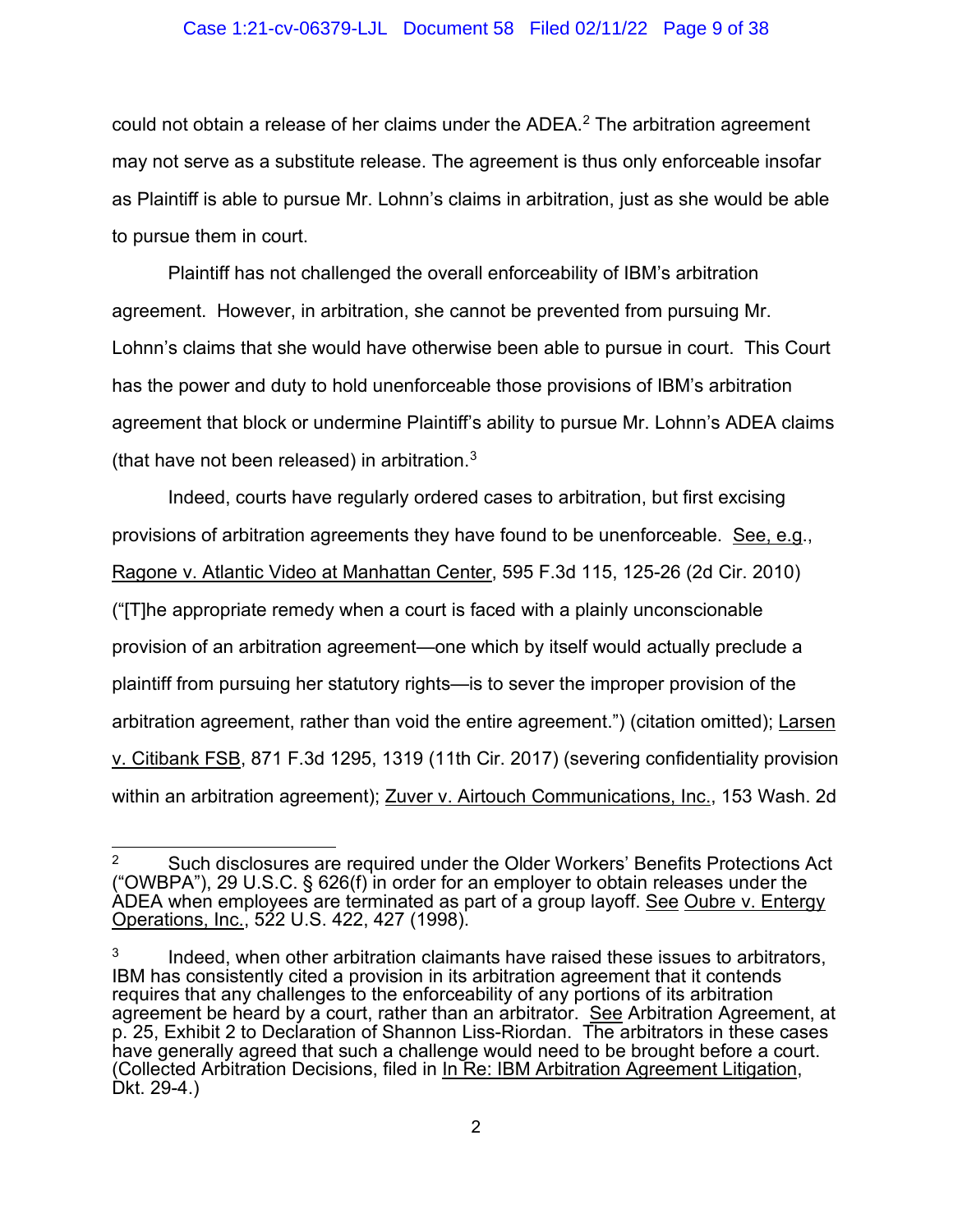293, 312-21 (2004) (severing unconscionable confidentiality provision and provision precluding punitive damages from arbitration agreement).[4](#page-9-0)

The first provision that Plaintiff challenges is a timing provision, which purports to waive the "piggybacking" rule that excuses plaintiffs from filing administrative charges of discrimination when a similar charge has already been filed with the EEOC, alleging classwide discrimination (or similar enough allegations of discrimination) that would encompass the plaintiff's own claim of discrimination. Under this rule, plaintiffs may file claims of discrimination years after they suffered discrimination by "piggybacking" onto earlier-filed claims, which put the company on notice of allegations that it engaged in illegal discrimination that affected a broad class of workers. See Tolliver v. Xerox Corp., 918 F.2d 1052, 1057-59 (2d Cir. 1990); Holowecki v. Federal Exp. Corp., 440 F.3d 558, 565-70 (2d Cir. 2006). This rule thus effectively extends the statute of limitations for plaintiffs bringing discrimination claims, where earlier classwide charges of discrimination have been filed against the company. While in court Plaintiff would have been able to "piggyback" Mr. Lohnn's claim onto an earlier-filed class action age discrimination case against IBM (without any concern regarding timeliness of his claim), $5$  in arbitration IBM has argued (and persuaded the arbitrators in a number of

<span id="page-9-0"></span><sup>&</sup>lt;sup>4</sup> This case is somewhat unusual in that, here, Plaintiff has not contested the overall enforceability of IBM's arbitration agreement. Typically, courts have excised unenforceable provisions in arbitration agreements after considering plaintiffs' arguments that the arbitration agreement is itself not enforceable, as explained above. The courts have then compelled arbitration, with those provisions ruled unenforceable. Here, however, Plaintiff should not be penalized for not contesting the overall enforceability of the arbitration agreement itself. The Court still has the power to excise unenforceable provisions, as IBM has argued to various arbitrators (who have agreed with the argument) that only a court could address Plaintiff's claims that these provisions are unenforceable. (Collected Arbitration Decisions, filed in In Re: IBM Arbitration Agreement Litigation, Dkt. 29-4.)

<span id="page-9-1"></span> $5$  See SOF  $\P$  14. As explained there, Plaintiff would have been able to opt in to a class and collective action that Plaintiff's counsel have against IBM. See Rusis v. International Business Machines Corp., Civ. Act. No. 1:18-cv-08434 (S.D.N.Y.). Indeed Plaintiff did opt in to Rusis in order to challenge the provision of IBM's arbitration agreement that purports to waive the "piggybacking" rule. The court there held that Plaintiff and others raising this argument could not participate in a class or collective action, due to the class waiver in IBM's arbitration agreement, and ordered that any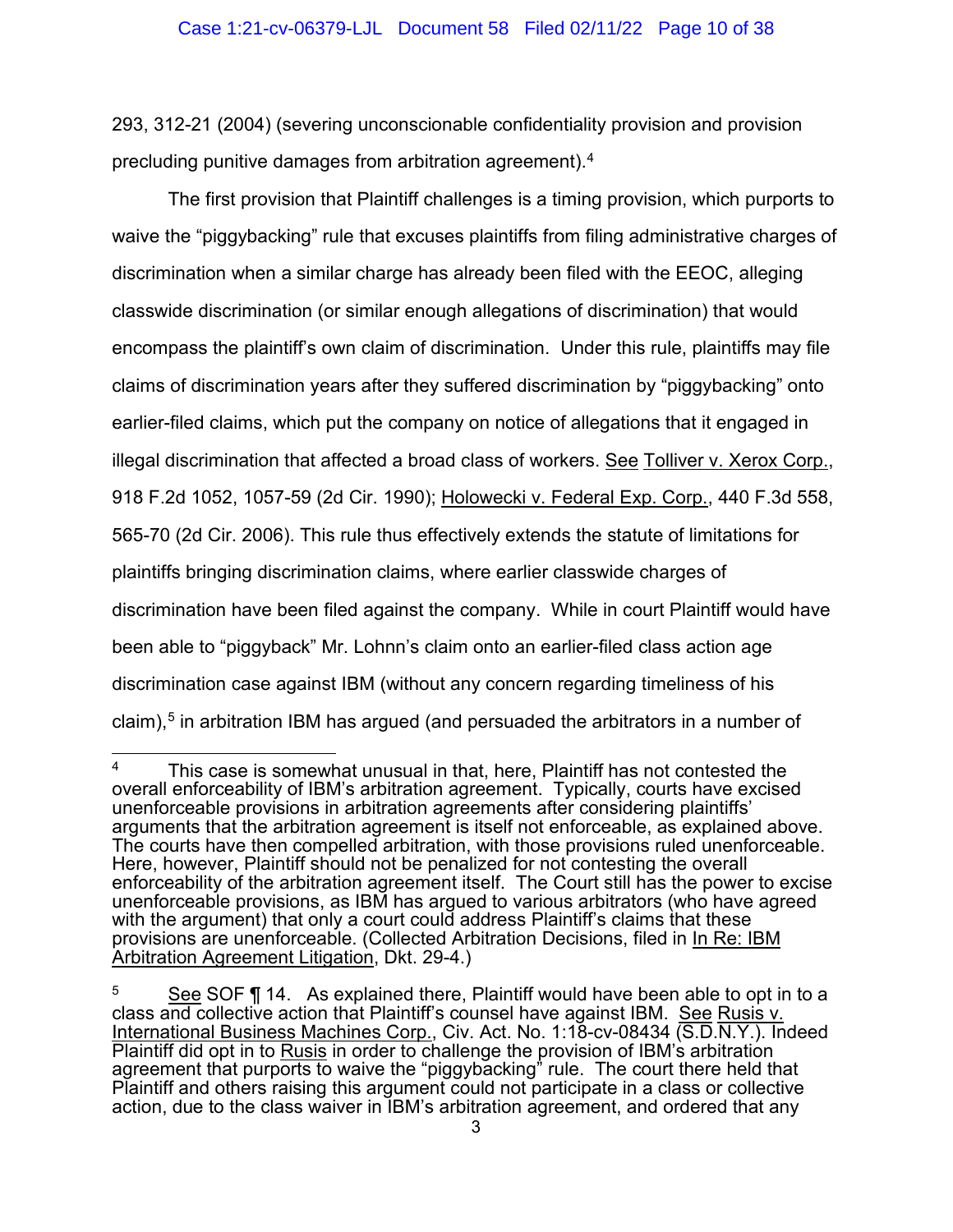#### Case 1:21-cv-06379-LJL Document 58 Filed 02/11/22 Page 11 of 38

other cases, see note 10, *infra*) that its arbitration agreement does not allow for such "piggybacking," effectively truncating the ADEA limitations period for those individuals. Plaintiff here contends that, as "piggybacking" is an ADEA statute of limitations doctrine – and the ADEA statute of limitations is a substantive right – IBM's arbitration agreement cannot be used to have waived this right for Mr. Lohnn. $^6\,$ 

The second provision that Plaintiff challenges is a confidentiality provision in IBM's arbitration agreement, which IBM has aggressively wielded in order to block employees pursuing discrimination cases against IBM in arbitration from using evidence in support of their claims that Plaintiff's counsel have obtained in other arbitration cases raising the same issues. A number of courts have recognized the importance to employees pursuing discrimination claims, particularly in "pattern and practice" cases, of being able to build off of evidence obtained by other employees with similar claims.[7](#page-10-1)  And courts have recognized that confidentiality provisions in arbitration agreements can give unfair advantage to corporate defendants, preventing plaintiffs from sharing information obtained in their separate cases. Thus, a number of courts have held such confidentiality provisions to be unenforceable. See, e.g., Larsen, 871 F.3d at 1319 (holding that a confidentiality provision in an arbitration agreement was unconscionable, because it provided the defendant with an obvious informational advantage); McKee v. AT & T Corp., 164 Wash. 2d 372, 398, 191 P.3d 845, 858 (2008), abrogated on other grounds by AT & T Mobility LLC v. Concepcion, 563 U.S. 333 (2011) (finding

such challenge would have to be filed individually. See Rusis v. International Business Machines Corp., --- F. Supp. 3d ---, 2021 WL 116469, at \*4-7 (S.D.N.Y. March 26, 2021). Plaintiff thereafter filed this case individually (as did nearly 30 other individuals in this district).

<span id="page-10-0"></span>As discussed below, the EEOC has taken the position that the ADEA limitations period is a substantive, non-waivable right. See Thompson v. Fresh Products, LLC, EEOC Brief, 2020 WL 1160190, at \*19-23 (6th Cir. March 2, 2020).

<span id="page-10-1"></span> $7$  Even in individual discrimination cases, pattern and practice evidence is widely recognized as an important tool for plaintiffs to prove discriminatory intent by employers. See Hollander v. American Cyanamid Co., 895 F.2d 80, 84-85 (2d Cir. 1990).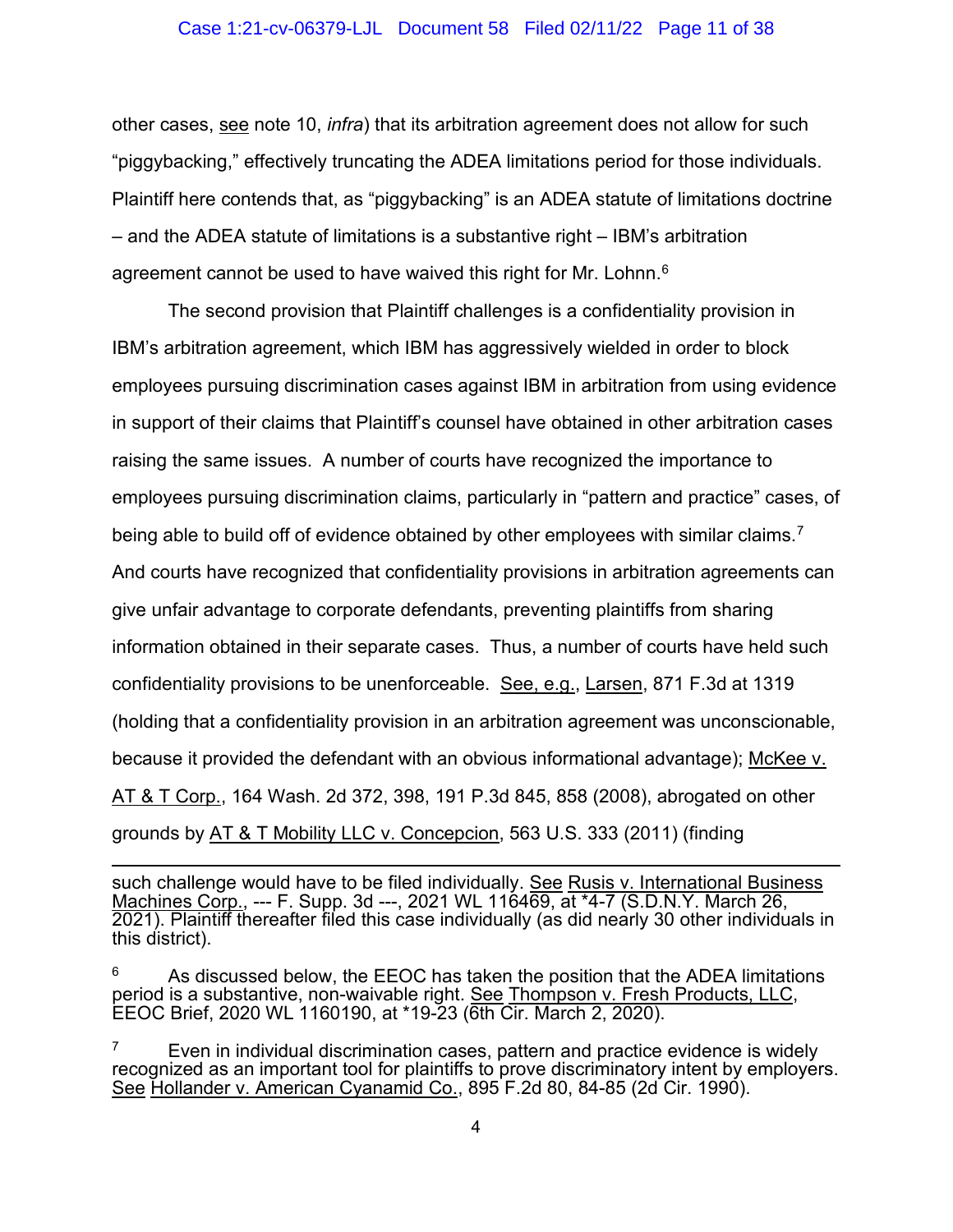#### Case 1:21-cv-06379-LJL Document 58 Filed 02/11/22 Page 12 of 38

confidentiality clause unenforceable because it advantaged repeat players and hampered claimants' ability to demonstrate patterns of unlawful or abusive conduct); Zuver, 153 Wash. 2d at 312-15 (striking unconscionable confidentiality provision in employment discrimination case because it prevented the plaintiff from demonstrating a pattern or practice of unlawful behavior and from benefiting from previous arbitral decisions).

As discussed below, and demonstrated through Plaintiff's accompanying statement of facts, a number of former employees have pursued ADEA claims against IBM in arbitration and have amassed a great deal of highly relevant, incriminating, and indeed shocking evidence, showing the extent of IBM's systemic plan to force out older workers and increase the proportion of younger "millennial" workers, in order to build a young workforce, which IBM leaders believed would help it better compete against its newer, younger, hipper competitors, such as Google, Facebook, and Amazon. However, IBM has wielded its confidentiality provision in its arbitration agreement aggressively to block these employees at every turn from using this highly relevant and damning evidence in each other's cases. Plaintiff has set forth in her statement of facts numerous examples of the types of evidence her counsel have obtained in various arbitration cases against IBM, as well as examples of employees whose cases have been dismissed or lost at hearing, after not being able to present such evidence to the arbitrators. These examples illustrate how IBM is using the confidentiality provision in its arbitration agreement to – not just require these employees to pursue their claims individually in arbitration – but to severely undermine their ability to build and prove their case in arbitration. As the Second Circuit has explained, "[b]ecause employers rarely leave a paper trail – or 'smoking gun' – attesting to a discriminatory intent, disparate treatment plaintiffs must often build their cases from pieces of circumstantial evidence," which includes "[e]vidence relating to company-wide practices." See Hollander, 895 F.2d at 84-85. IBM has even moved for sanctions against Plaintiff's counsel in various

5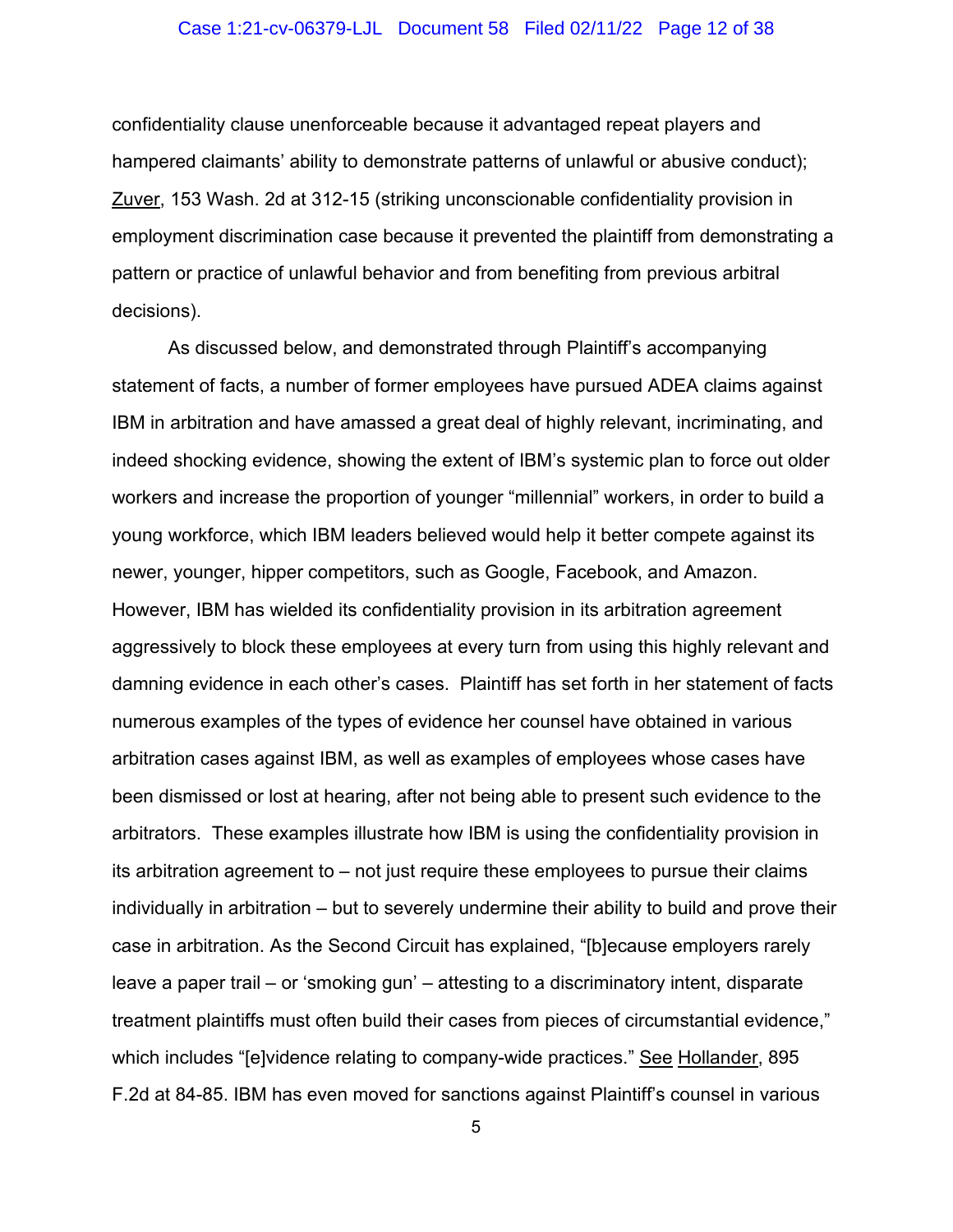#### Case 1:21-cv-06379-LJL Document 58 Filed 02/11/22 Page 13 of 38

arbitrations for daring to file documents from those arbitrations in court under seal in support of their challenge to the confidentiality provision in In Re: IBM Arbitration Litigation and Chandler, even though IBM has taken the position that its arbitration agreement requires that such challenges be made before a court rather than an arbitrator. See note 3, supra. Since IBM has used the confidentiality provision in its arbitration agreement to prevent employees from building their cases in arbitration as they would be allowed to in court – by building them from accumulation of circumstantial evidence and evidence of companywide practices obtained by other employees – this Court should also enter an order holding the confidentiality provision in IBM's arbitration agreement to be unenforceable.<sup>[8](#page-12-2)</sup>

### <span id="page-12-1"></span><span id="page-12-0"></span>**II. FACTUAL AND PROCEDURAL BACKGROUND**

### **A. Overview**

In this lawsuit, Plaintiff alleges that Mr. Lohnn lost his job as the result of IBM's discriminatory efforts to systematically reduce its employment of older workers in order to build a younger workforce, pushing out thousands of older workers while hiring younger workers (which IBM often refers to as "Early Professional Hires" or "New Collar" workers), in order to better compete with newer technology companies, such as Google, Facebook, Amazon, and others. (SOF  $\P$  3.)<sup>9</sup> This discriminatory scheme is detailed in the Second Amended Complaint in Rusis, Civ. Act. No. 18-cv-08434 (Dkt.

<span id="page-12-2"></span>At the very least, Plaintiff requests that the Court order that the confidentiality provision may not be used to stop employees from using information gained in other arbitration cases in their own cases. The question of whether the confidentiality provision can stop the information from becoming publicly available is a separate matter that the Court need not specifically address here.

<span id="page-12-3"></span><sup>9</sup> Indeed, in an article published by ProPublica following an investigation of IBM"s hiring practices, ProPublica reported that it estimates that "in the past five years alone, IBM has eliminated more than 20,000 American employees ages 40 and over, about 60 percent of its estimated total U.S. job cuts during those years." Peter Gosselin and Ariana Tobin, *Cutting 'Old Heads' at IBM*, ProPublica (March 22, 2018), [https://features.propublica.org/ibm/ibm-age-discrimination-american-workers/.](https://features.propublica.org/ibm/ibm-age-discrimination-american-workers/)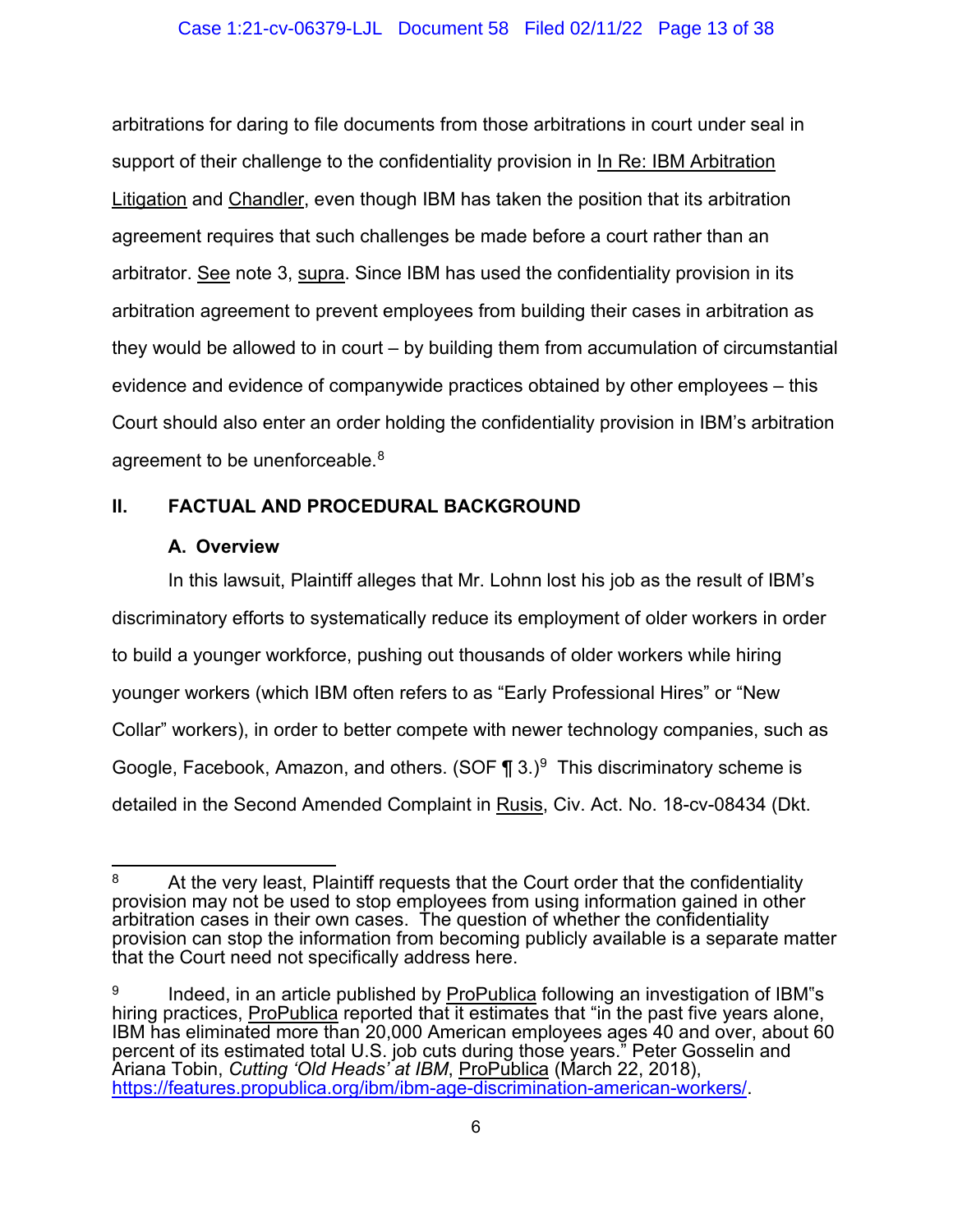179) (attached as Exhibit 1 to the Liss-Riordan Declaration).

Although IBM has sought – both through its arbitration process and in the Rusis case - to cabin each employee's separation as if it existed in a vacuum, the EEOC issued a letter of determination on August 31, 2020, that found otherwise. (SOF ¶¶ 49- 55.) Following a two year investigation of allegations of classwide discrimination against IBM, the EEOC found that reasonable cause exists to believe that IBM has been engaged in an aggressive campaign over a five-year period to reduce the number of its older workers and replace them with younger workers, thereby discriminating against its older workers in violation of the ADEA. (SOF ¶¶ 49-55.) The EEOC's determination pertained to fifty-eight (58) charging parties "and a class of similarly situated parties" who alleged that they were discharged based on their age and was based on data from IBM terminations between 2013 and 2018. (SOF ¶¶ 49-55.)

## **B. The Rusis Named Plaintiffs' EEOC Charges**

<span id="page-13-0"></span>As a predicate to filing the Rusis lawsuit, lead plaintiff Edvin Rusis filed a class EEOC charge on May 10, 2018, which states:

IBM is discriminating against its older workers, both by laying them off disproportionately to younger workers and not hiring them for open positions. Indeed, over the last several years, IBM has been in the process of systematically laying off its older employees in order to build a younger workforce. IBM has laid off at least 20,000 employees over the age of forty in the last five years. I am 59 years old, and I am being laid off by IBM effective June 27, 2018. Since receiving notice of my layoff, I have applied for several other open positions within IBM, for which I am eminently qualified, but I have not been hired for any of these positions, despite my lengthy service and successful experience as an employee for IBM. I believe that I and thousands of other employees have been discriminated against by IBM on the basis of age.

(SOF ¶ 14 n.4.) Other Rusis plaintiffs (Henry Gerrits and Phil McGonegal) subsequently

filed class charges with similar language on July 2, 2018 (SOF ¶ 14 n.4.).

Additionally, on July 22, 2021, the Rusis plaintiffs submitted a second amended complaint, adding Sally Gehring (and various others) as a named plaintiff. (SOF ¶ 14 n.4.) Ms. Gehring was a charging party in the EEOC's Letter of Determination, and she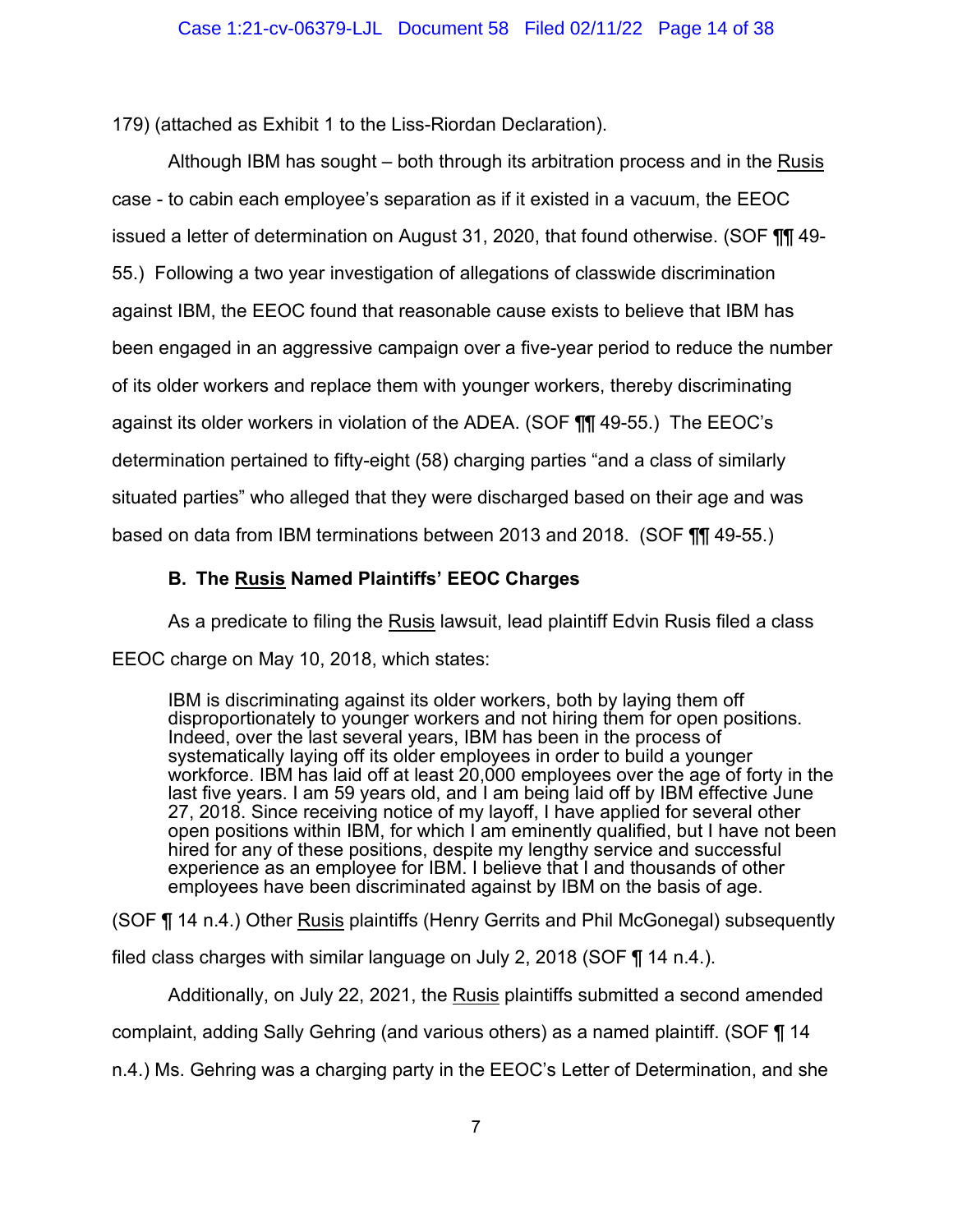had filed a classwide EEOC charge back on November 14, 2016. (SOF ¶¶ 14 n.4, 51.)

Ms. Gehring's charge states:

I was forced to train a new employee who was outside my protected statuses. I was subjected to a hostile work environment when training others to do my job duties. Particularly, I trained workers who were male, under age of 40, non American national origin and a different race to do my duties. After which, I was terminated and my job duties were taken over by workers outside all of my protected statuses. Many employees in my protected statuses have been terminated and are not being hired.

<span id="page-14-0"></span>(SOF ¶ 14 n.4.)

## **C. The Timeliness Dispute in Plaintiff's Arbitration**

When Mr. Lohnn was terminated, he signed an arbitration agreement in

exchange for a modest severance payment. (SOF ¶¶ 4-5.) Mr. Lohnn did not receive

OWBPA disclosures from IBM in connection with signing his arbitration agreements.

(SOF ¶ 7 n.2.)

With respect to the time limit for filing an arbitration demand, the arbitration

agreement states:

To initiate arbitration, you must submit a written demand for arbitration to the IBM Arbitration Coordinator no later than the expiration of the statute of limitations (deadline for filing) that the law prescribes for the claim that you are making or, if the claim is one which must first be brought before a government agency, no later than the deadline for the filing of such a claim. If the demand for arbitration is not timely submitted, the claim shall be deemed waived. The filing of a charge or complaint with a government agency or the presentation of a concern though the IBM Open Door Program shall not substitute for or extend the time for submitting a demand for arbitration.

(SOF ¶ 13.)

Plaintiff initially asserted Mr. Lohnn's claim in the Rusis case, as Plaintiff's

counsel was aware that in a number of other arbitrations, the arbitrators agreed with

IBM's argument that its agreement did not allow for the "piggybacking rule", which the

claimants had argued should render their claims timely as they should be allowed to

"piggyback" off an earlier filed charge alleging the same discrimination. $^\mathrm{10}$  $^\mathrm{10}$  $^\mathrm{10}$ 

<span id="page-14-1"></span><sup>&</sup>lt;sup>10</sup> See Collected Arbitration Decisions, filed in In Re: IBM Arbitration Agreement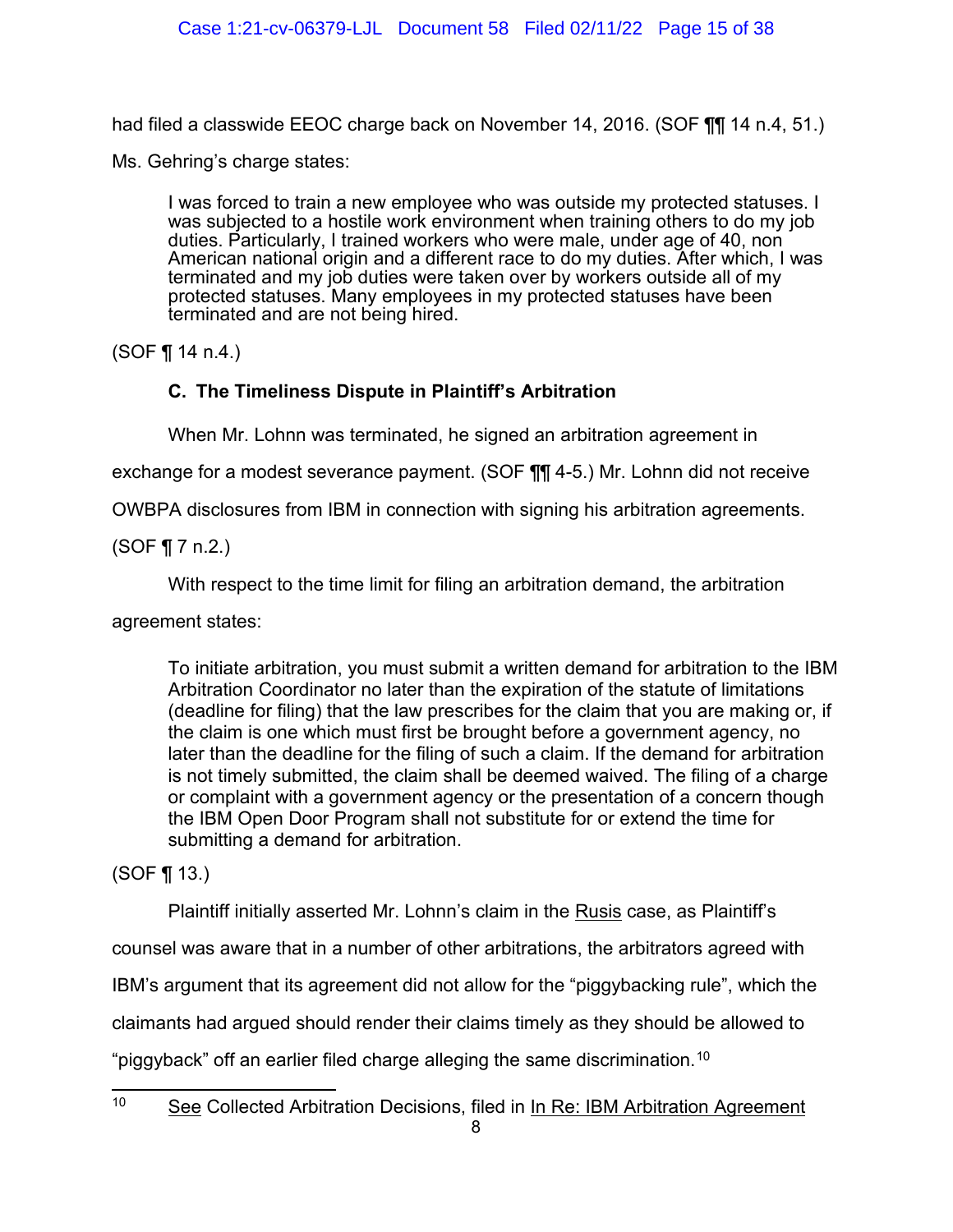Thus, Plaintiff opted in to Rusis in order to challenge before a court the validity of

the purported waiver of piggybacking in the arbitration agreement. (SOF ¶ 10.) The

Rusis court dismissed Plaintiff (and nearly 30 other individuals raising the same

challenge) due to the class action waiver in the agreement they signed, holding that

they could not bring this challenge as a part of a class action. See Rusis, 2021 WL

<span id="page-15-0"></span>116469, at \*4-7. Plaintiff thereafter filed this challenge in an individual case.

## **D. The Impact of the Confidentiality Provision in IBM's Arbitration Agreement**

IBM's arbitration agreement includes a broad confidentiality provision. That

provision states:

Privacy and confidentiality are important aspects of arbitration. Only parties, their representatives, witnesses and necessary administrative staff of the arbitration forum may attend the arbitration hearing. The arbitrator may exclude any nonparty from any part of a hearing.

To protect the confidentiality of proprietary information, trade secrets or other sensitive information, the parties shall maintain the confidential nature of the arbitration proceeding and the award. The parties agree that any information related to the proceeding, such as documents produced, filings, witness statements or testimony, expert reports and hearing transcripts is confidential information which shall not be disclosed, except as may be necessary to prepare for or conduct the arbitration hearing on the merits, or except as may be necessary in connection with a court application for a preliminary remedy, a judicial challenge to an award or its enforcement, or unless otherwise required by law or judicial decision by reason of this paragraph.

(SOF ¶ 16.)

As is set forth at length in Plaintiff's Statement of Material Facts ¶¶ 16-101, and

Litigation, Dkt. 29-4. Arbitrators addressing this issue have generally ruled that the arbitration agreement waived the piggybacking rule and that it would be up to a court to decide if that was enforceable, given this provision in IBM's arbitration agreement:

*Any issue concerning the validity or enforceability of this Agreement*, including the class action or collective action waivers contained in this section, *shall be decided only by a court of competent jurisdiction***.** Any issue concerning the arbitrability of a particular issue or claim pursuant to this section (except for issues concerning the enforceability of the class action or collective action waivers) must be resolved by an arbitrator and not a court.

(Collected Arbitration Decisions, filed in In Re: IBM Arbitration Agreement Litigation, Dkt. 29-4; SOF ¶ 15 n.5.)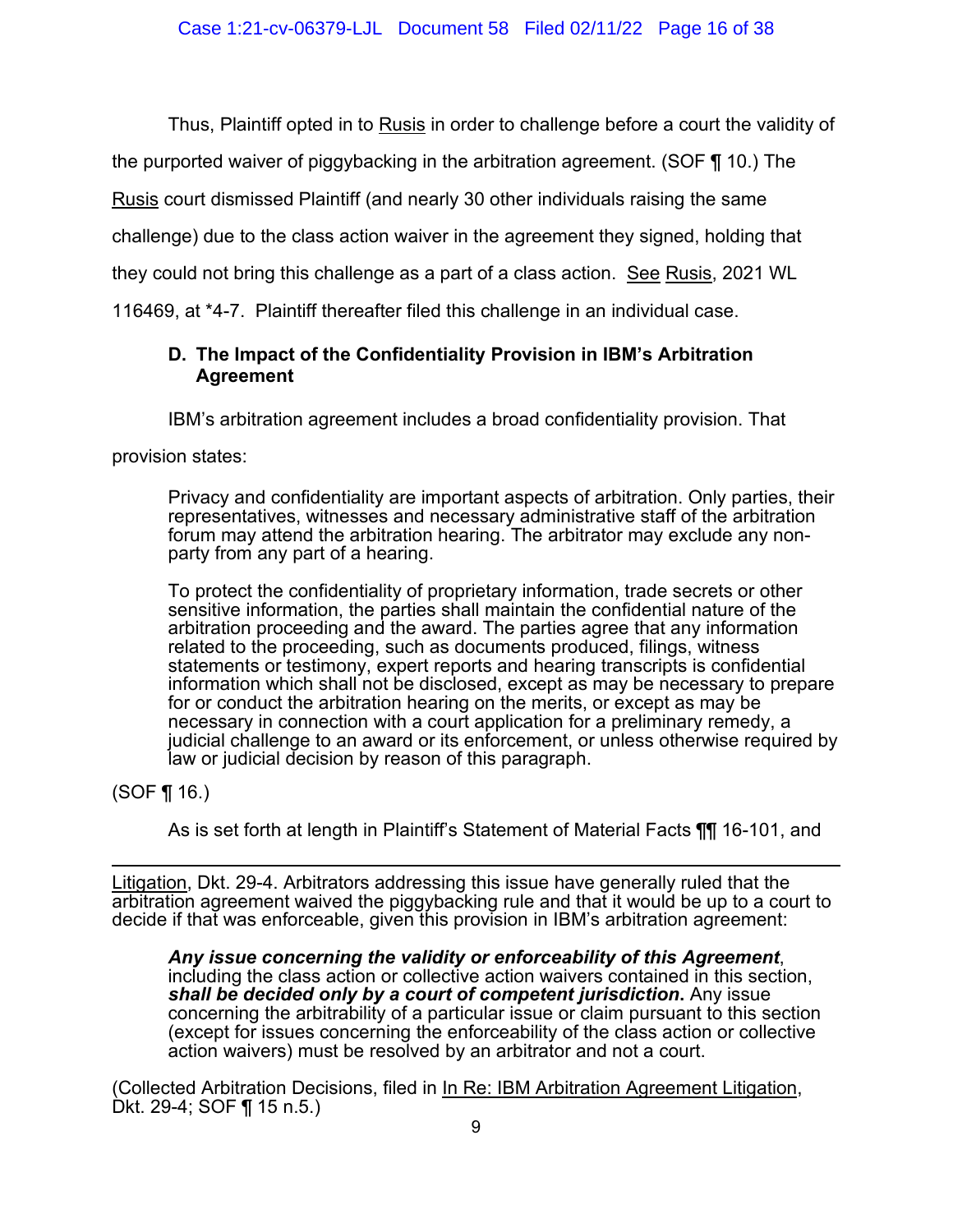#### Case 1:21-cv-06379-LJL Document 58 Filed 02/11/22 Page 17 of 38

in Section III.C *infra*, IBM has aggressively invoked this confidentiality provision in the dozens of arbitrations that Plaintiff's counsel have pursued on behalf of former employees suing the company for age discrimination. IBM has used the confidentiality provision to severely undermine and hamper the ability of these former employees to prove their cases under the ADEA.

For instance, IBM has used its confidentiality provision to block employees in arbitration from using evidence obtained in similar cases, including shockingly incriminating emails between IBM's and top executives confirming Plaintiff's theory of a companywide plan to oust older employees in order to make room for younger employees, high-level strategic planning documents that discuss hiring goals and workforce composition at a high level (including a focus on hiring "Early Professional Hires" and "correcting seniority mix"), demographic data demonstrating that older workers were far more likely to be considered and selected for layoff than younger workers, evidence IBM provided to the EEOC that led the EEOC to issue its Letter of Determination finding reasonable cause that IBM discriminated against older workers on a classwide basis, crucial testimony by high level IBM witnesses in various arbitrations, and rulings and opinions issued by arbitrators in other employees' cases. (SOF ¶¶ 16- 99.)

Given IBM's aggressive use of the confidentiality provision in its arbitration agreement to date, there can be no doubt that Plaintiff here as well will face enormous obstacles to pursuing Mr. Lohnn's case in arbitration, should this Court not hold IBM's confidentiality provision unenforceable.

#### <span id="page-16-1"></span><span id="page-16-0"></span>**III. ARGUMENT**

#### **A. Summary Judgment Standard**

Summary judgment under Rule 56 is appropriate where admissible evidence in the form of affidavits, deposition transcripts, or other documentation demonstrates the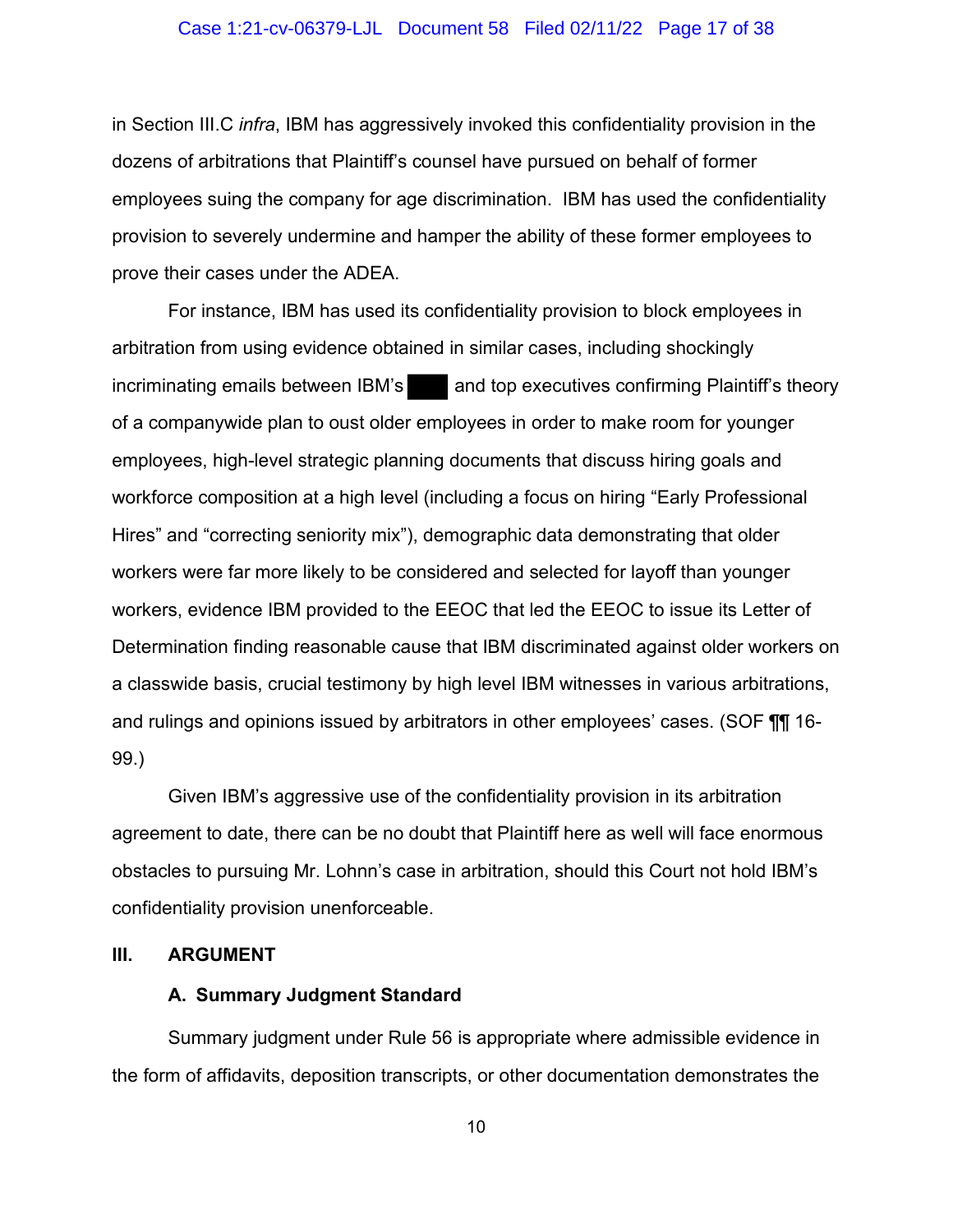#### Case 1:21-cv-06379-LJL Document 58 Filed 02/11/22 Page 18 of 38

absence of a genuine issue of material fact, and one party's entitlement to judgment as a matter of law. See Viola v. Philips Med. Sys. of N. Am., 42 F.3d 712, 716 (2d Cir. 1994). The relevant governing law in each case determines which facts are material: "[o]nly disputes over facts that might affect the outcome of the suit under the governing law will properly preclude the entry of summary judgment." Anderson v. Liberty Lobby, Inc., 477 U.S. 242, 248 (1986). No genuinely triable factual issue exists when the moving party demonstrates, on the basis of the pleadings and submitted evidence, and after drawing all inferences and resolving all ambiguities in favor of the non-movant, that no rational jury could find in the non-movant's favor. Johnson v. Killian, 680 F.3d 234, 236 (2d Cir. 2012).

Here, there are no material questions of fact to be decided. Indeed, the parties agreed that this case could be decided on summary judgment without the need for discovery. This case raises pure questions of law (on what Plaintiff does not expect to be a disputed factual record), which this Court can determine on summary judgment.

### <span id="page-17-0"></span>**B. The Provision in IBM's Arbitration Agreement Purporting to Waive the Piggybacking Rule is Unenforceable**

This Court should rule the provision in IBM's arbitration agreement that purports to waive the piggybacking rule is unenforceable. Otherwise, Plaintiff will be left in an untenable position that she would *not* be in if Mr. Lohnn's ADEA claim was to be adjudicated in court rather than arbitration. Even though Mr. Lohnn's claim would be deemed timely to participate in the Rusis lawsuit (or even an individual lawsuit) under the piggybacking rule in court, if the piggybacking rule were permitted to be waived in arbitration, then that would mean that Plaintiff could not advance Mr. Lohnn's age discrimination claim against IBM **at all**. That result cannot stand.

Again, the Supreme Court has recognized that arbitration is an acceptable alternative forum to pursuing discrimination claims, but only so long as an employee can pursue his or her claims there just as they would be able to in court – and not sacrifice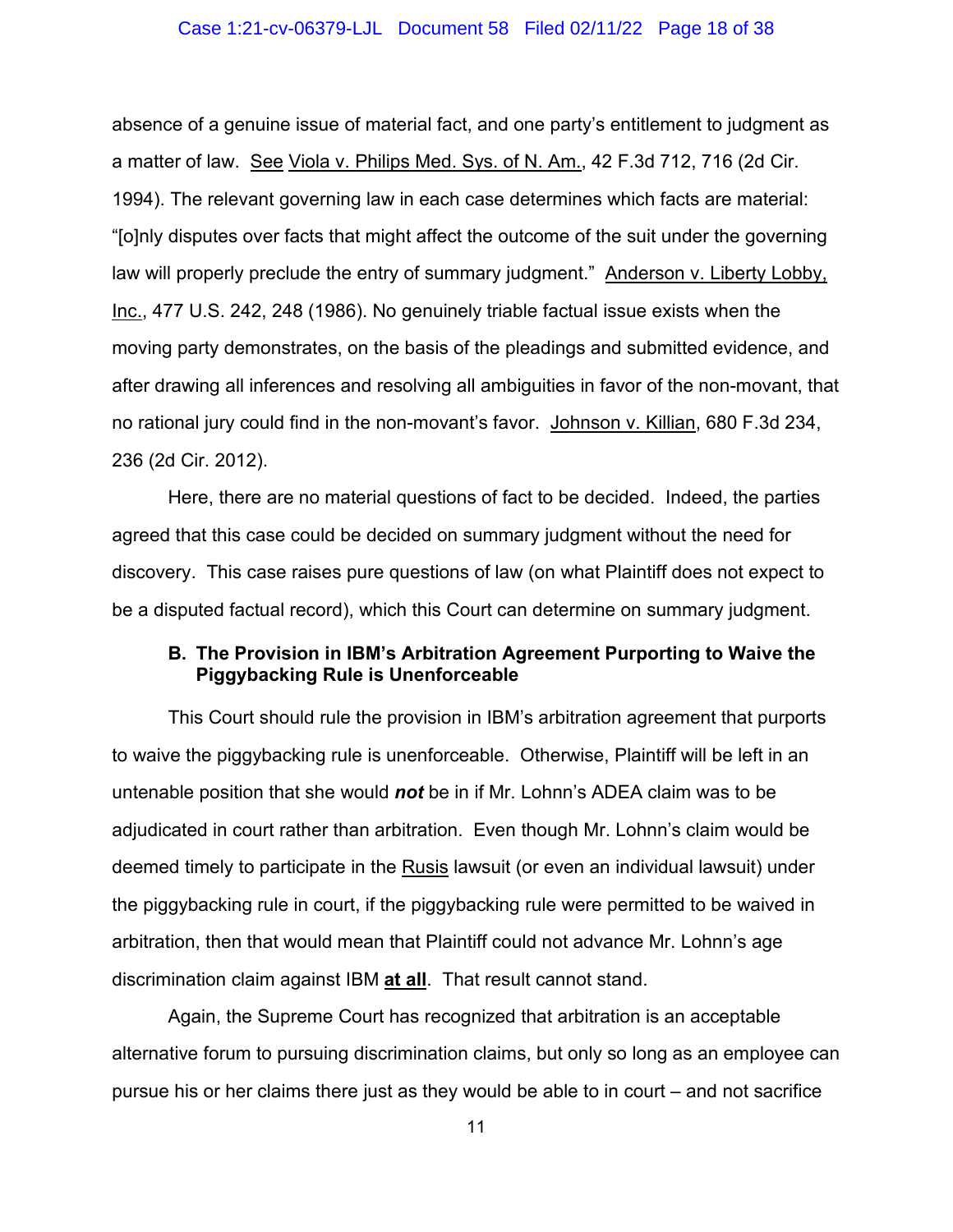#### Case 1:21-cv-06379-LJL Document 58 Filed 02/11/22 Page 19 of 38

any substantive rights. See Gilmer, 500 U.S. at 28.This Court must therefore hold the purported piggybacking waiver in IBM's arbitration agreement to be invalid.[11](#page-18-0)It is unenforceable because the ADEA's timing scheme is a non-waivable substantive right under the ADEA, and the purported waiver would impermissibly prevent the effective vindication of Plaintiffs' claims in arbitration. Id.

Pursuant to the ADEA, individuals are required to file a charge with the EEOC within 300 days of the date of the alleged discriminatory act (or within 180 days in nondeferral jurisdictions). 42 U.S.C. § 2000e-5(e)(1); 29 U.S.C. §§ 626(d), 633(b). [12](#page-18-1) However, this statutory period can be tolled by the filing of a classwide EEOC charge by a similarly situated individual under the "piggybacking" or "single filing" rule. As the Second Circuit explained it, "[a]ccording to the piggybacking rule, 'where one plaintiff has filed a timely EEOC complaint, other non-filing plaintiffs may join in the action if their individual claims aris[e] out of similar discriminatory treatment in the same time frame." Holowecki, 440 F.3d at 564 (quoting Snell v. Suffolk County, 782 F.2d 1094, 1100 (2d Cir. 1986)); see also Livingston v. City of Chicago, 2019 WL 194848, \*3 (N.D. Ill. Jan. 14, 2019).

The purpose of the EEOC charge filing requirement is not to limit the time for suit, but instead to afford the EEOC a prompt "opportunity to 'seek to eliminate any alleged unlawful practice by informal methods of conciliation, conference, and persuasion.'" Tolliver v. Xerox Corp., 918 F.2d 1052, 1057, 1059 (2d Cir. 1990). The EEOC "has interpreted the ADEA filing requirements to be satisfied 'so long as the matter complained of was within the scope of [a] previously filed charge, regardless of who filed." Id. Additionally, courts have found that the administrative prerequisites of

<span id="page-18-0"></span><sup>11</sup> Otherwise, the arbitration agreement itself is invalid, and Plaintiff would then be able to pursue Mr. Lohnn's claim in court.

<span id="page-18-1"></span><sup>&</sup>lt;sup>12</sup> The non-deferral states are Alabama, Arkansas, Georgia, Mississippi, and North Carolina, as well as the territories American Samoa, Guam, Wake Island, and the Commonwealth of the Northern Mariana Islands. See Individual Field Office Webpages, *available at http://www.eeoc.gov/field/*.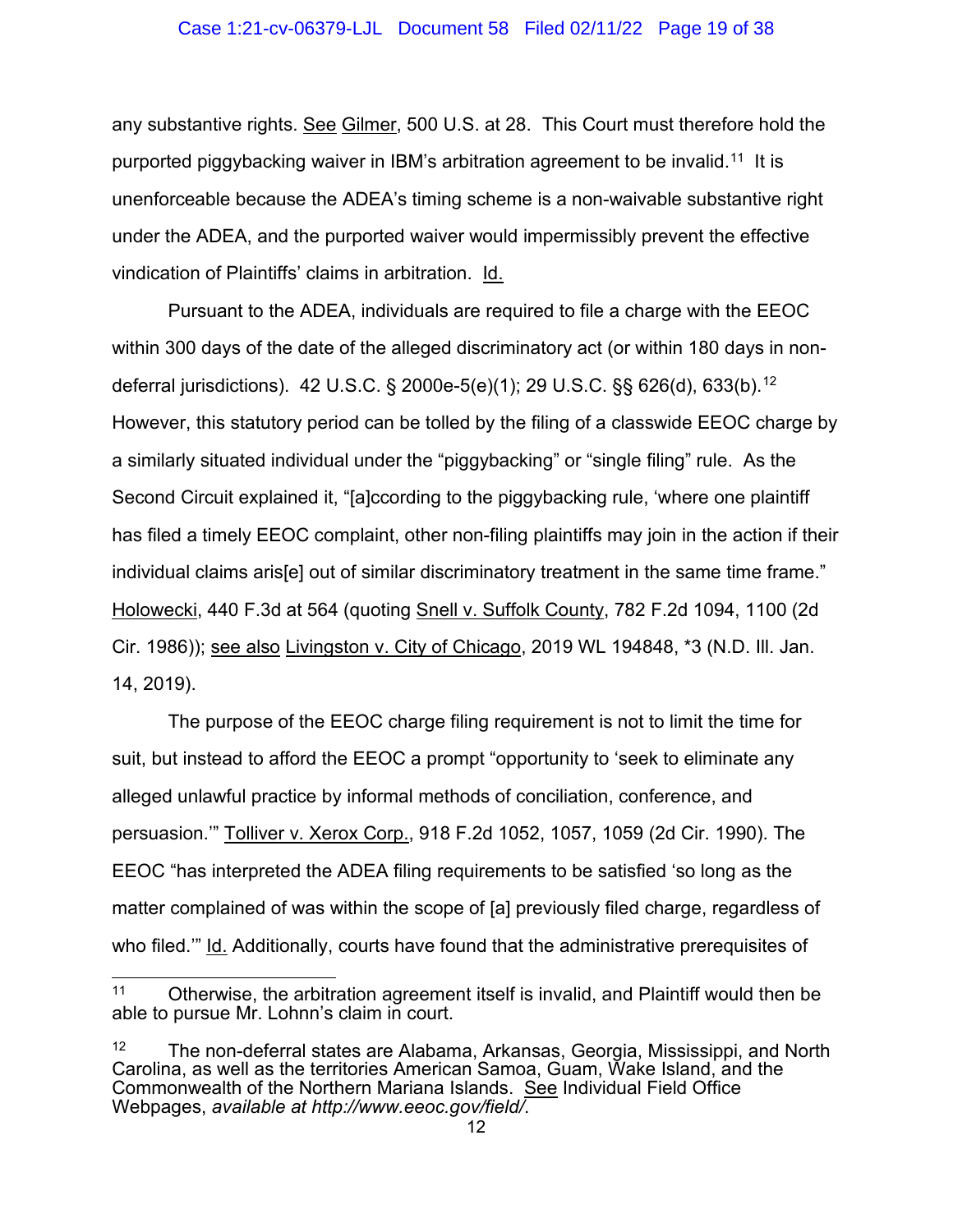#### Case 1:21-cv-06379-LJL Document 58 Filed 02/11/22 Page 20 of 38

discrimination statutes such as the ADEA and Title VII "must be interpreted liberally to effectuate [their] purpose of eradicating employment discrimination," and courts must look to "fairness, and not excessive technicality" in addressing such issues. Cronas v. Willis Group Holdings Ltd., 2007 WL 2739769, at \*2 (S.D.N.Y. Sept. 17, 2007).

As such, the Second Circuit has adopted the piggybacking rule to excuse the administrative charge filing requirement where an individual falls within the scope of a timely filed administrative charge that describes similar discrimination. See Tolliver, 918 F.2d at 1057. As the Eleventh Circuit has described, the "principle behind the piggybacking rule is to give effect to the remedial purposes of the ADEA and to not exclude otherwise suitable plaintiffs from an ADEA class action simply because they have not performed the 'useless act of filing a charge.'" Grayson v. K Mart Corp., 79 F.3d 1086, 1103 (11th Cir. 1996).

In Tolliver, the Second Circuit held that the piggybacking rule applies, not only in ADEA collective actions, but also in individual ADEA cases (where the plaintiffs piggyback off of other individuals who filed similar EEOC charges but then pursued their claims in separate cases from the plaintiffs). The court reasoned that "[t]he purpose of the charge filing requirement is fully served by an administrative claim that alerts the EEOC to the nature and scope of the grievance, regardless of whether those with a similar grievance elect to join a preexisting suit **or initiate their own.**" 918 F.2d at 1057 (emphasis added). See also Cronas, 2007 WL 2739769, at \*6 (permitting a plaintiff to proceed with an individual Title VII claim even though the plaintiff had not timely filed his own EEOC charge, because he could take advantage of piggybacking from an earlier class EEOC charge).<sup>[13](#page-19-0)</sup> Moreover, in Tolliver, the Second Circuit acknowledged that the

<span id="page-19-0"></span> $13$  IBM may argue that Plaintiff worked in Connecticut, and thus that the Second Circuit's piggybacking interpretation is inapplicable. However, the arbitration agreement does not mandate application of the law of the circuit in which the individual works or resides. Instead, the agreement reads: "The Arbitrator shall apply the substantive law (and the law of remedies, if applicable) of the state in which the claim arose, or federal law, or both, as applicable to the claim(s) asserted." Liss-Riordan Decl., Exhibit 2.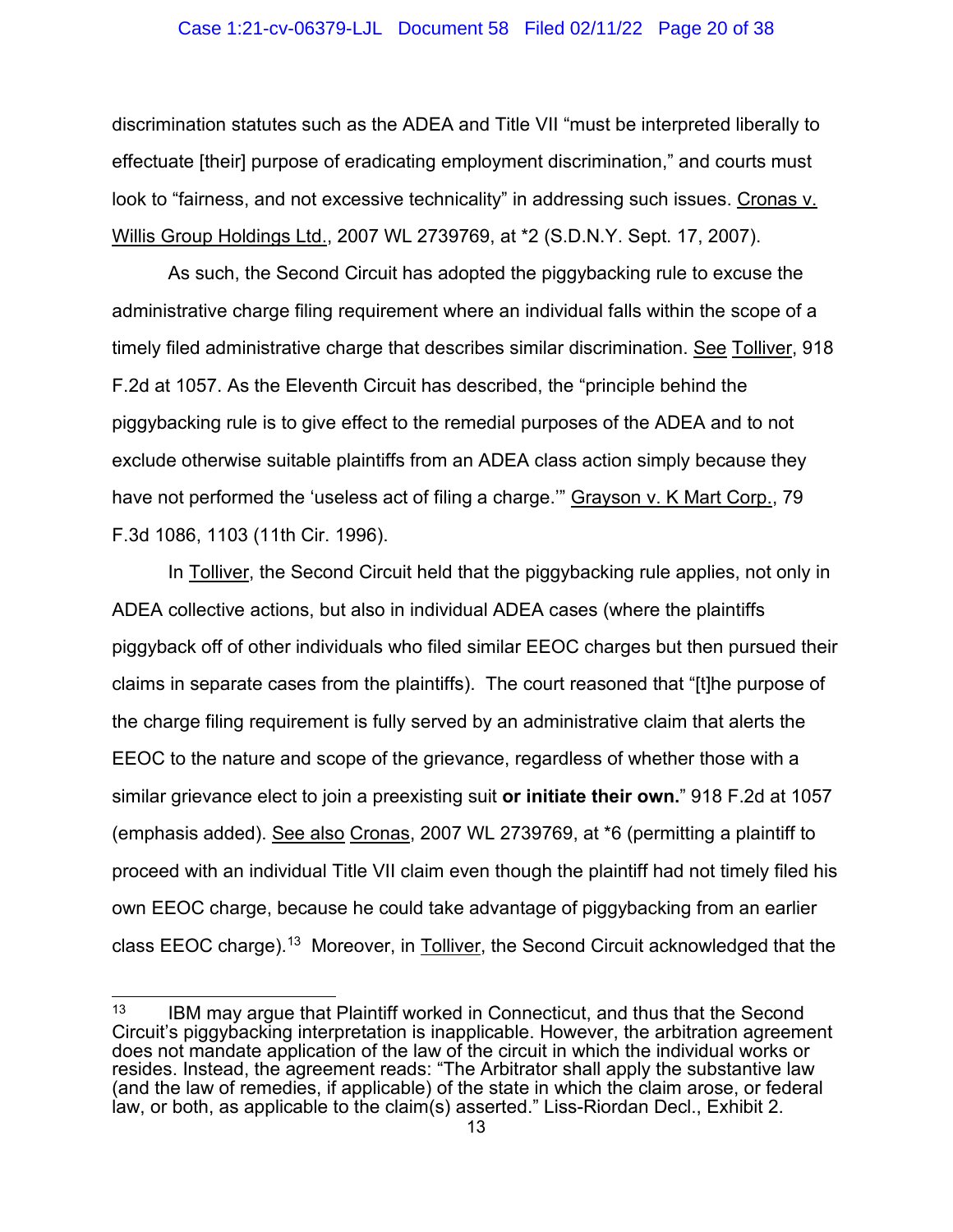#### Case 1:21-cv-06379-LJL Document 58 Filed 02/11/22 Page 21 of 38

impact of the piggybacking rule was to permit individuals to institute lawsuits outside the ADEA's 300 (or 180 day) window, but explained that "[t]he charge filing requirement . . . sets a time limit, not for the purpose of limiting time for suit, but for the purpose of affording a prompt opportunity to attempt conciliation." Tolliver, 918 F.2d at 1059.[14](#page-20-0) 

Here, Plaintiff should be permitted to piggyback Mr. Lohnn's claim on the EEOC charges filed by Rusis named plaintiff Sally Gehring<sup>[15](#page-20-1)</sup> (or even earlier-filed age discrimination charges filed against  $IBM^{16}$ ). Thus, the piggybacking rule would toll the time that Plaintiff had to file the arbitration demand. Those charges alleged that IBM engaged in class-wide age discrimination, and Mr. Lohnn was terminated in the manner described in those charges (and no more than 300 days before the filing of those charges); thus, Mr. Lohnn's claims fall within the scope of those discrimination charges.

Indeed, in light of the EEOC's determination finding "reasonable cause to believe that [IBM] has discriminated against [58 charging parties] and others a [a nationwide class of those similarly situated] on account of their age," the EEOC has obviously had the opportunity to investigate the claims alleged in the Rusis plaintiffs' charges on a

Plaintiff contends that her claim arose in New York, as IBM's headquarters are in Armonk, New York.

In any event, it does not matter what other courts or jurisdictions may have to say on this issue. Plaintiff brings this challenge before this Court, which has the authority to address the enforceability of IBM's purported waiver of the piggybacking rule. This Court, which has jurisdiction over IBM (which is headquartered here), is bound by the Second Circuit.

<span id="page-20-0"></span> $14$  In the Second Circuit, piggybacking is available regardless of whether the employee has unsuccessfully attempted to join a collective action, and in any event, Plaintiff did unsuccessfully attempt to join a collective action. See Tolliver, 918 F.2d at 1057.

<span id="page-20-1"></span><sup>15</sup> The Rusis plaintiffs filed EEOC charges on May 10, 2018 (Edvin Rusis); July 2, 2018 (Henry Gerrits and Phil McGonegal), and November 14, 2016 (Sally Gehring). (SOF ¶ 14 n.4.) Plaintiff was terminated mid-2016, and claim would be timely under the piggybacking rule, in light of Gehring's charge. (SOF ¶ 14 n.4.)

<span id="page-20-2"></span> $16$  The EEOC Letter of Determination indicates that there were charges alleging age discrimination against IBM going back to 2014, and its investigation covered the time period 2013-18. (SOF ¶¶ 49-55.)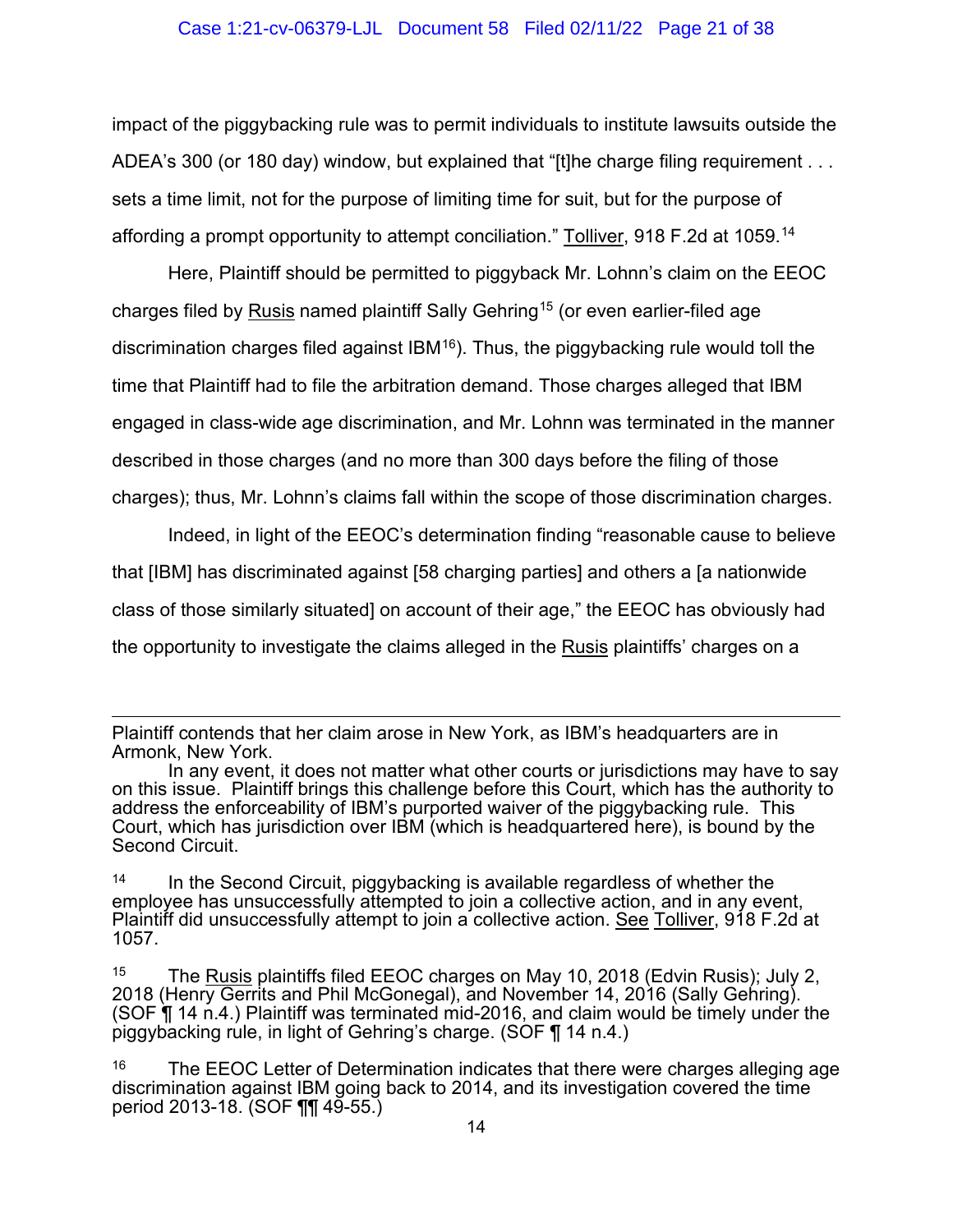#### Case 1:21-cv-06379-LJL Document 58 Filed 02/11/22 Page 22 of 38

classwide basis.<sup>[17](#page-21-0)</sup> (SOF  $\P$  $\P$  49-55.) The EEOC has had ample ability to investigate and conciliate these claims, and IBM has been put on notice of the discrimination allegation. Under the piggybacking rule, the Rusis plaintiff Sally Gehring's charge thus should toll Mr. Lohnn's statutory limitations period under the ADEA. See Tolliver, 918 F.2d at 1057; Cronas, 2007 WL 2739769, at \*6. In order for the arbitration agreement to be enforceable, this purported waiver of the piggybacking rule cannot not enforceable.

The Supreme Court made clear in Gilmer, 500 U.S. at 28, that even though a statutory claim (there, also an ADEA claim) may be subject to arbitration generally, "the prospective litigant [must be able to] effectively . . . vindicate his or her statutory cause of action in the [specific] arbitral forum." Here, IBM insists that Plaintiff cannot pursue Mr. Lohnn's ADEA claims **at all** in arbitration, even though, absent the arbitration agreement, there is no question that she could pursue the claims in court by relying on the piggybacking rule.

Moreover, courts have routinely found provisions of arbitration agreements or contracts shortening the time to file discrimination claims (which is effectively what a waiver of the piggybacking rule is) to be unenforceable. The Sixth Circuit, for example, recently held that an employer cannot contractually shorten the limitations period of the ADEA. See Thompson v. Fresh Products, LLC, 985 F.3d 509, 521 (6th Cir. 2021). The court explained that the timing provisions contained in the ADEA "are part of the **substantive law** of the cause of action created by the ADEA" and that "the limitations period<sup>[]</sup> in the ... ADEA give<sup>[</sup>s] rise to substantive, non-waivable rights." Id. (emphasis added). Moreover, the court proceeded to explain that "like Title VII, the ADEA emphasizes the importance of the pre-suit cooperative process, outlining the EEOC's obligation upon receiving a charge to 'seek to eliminate any alleged unlawful practice by

<span id="page-21-0"></span><sup>&</sup>lt;sup>17</sup> Several of the **Rusis plaintiffs, including Plaintiff Sally Gehring and opt-in** Plaintiffs Mark Johnson, Robert Gasiorowski, and Andrew Peavy, were three of the charging parties included in the EEOC's determination. (SOF  $\P$  51.)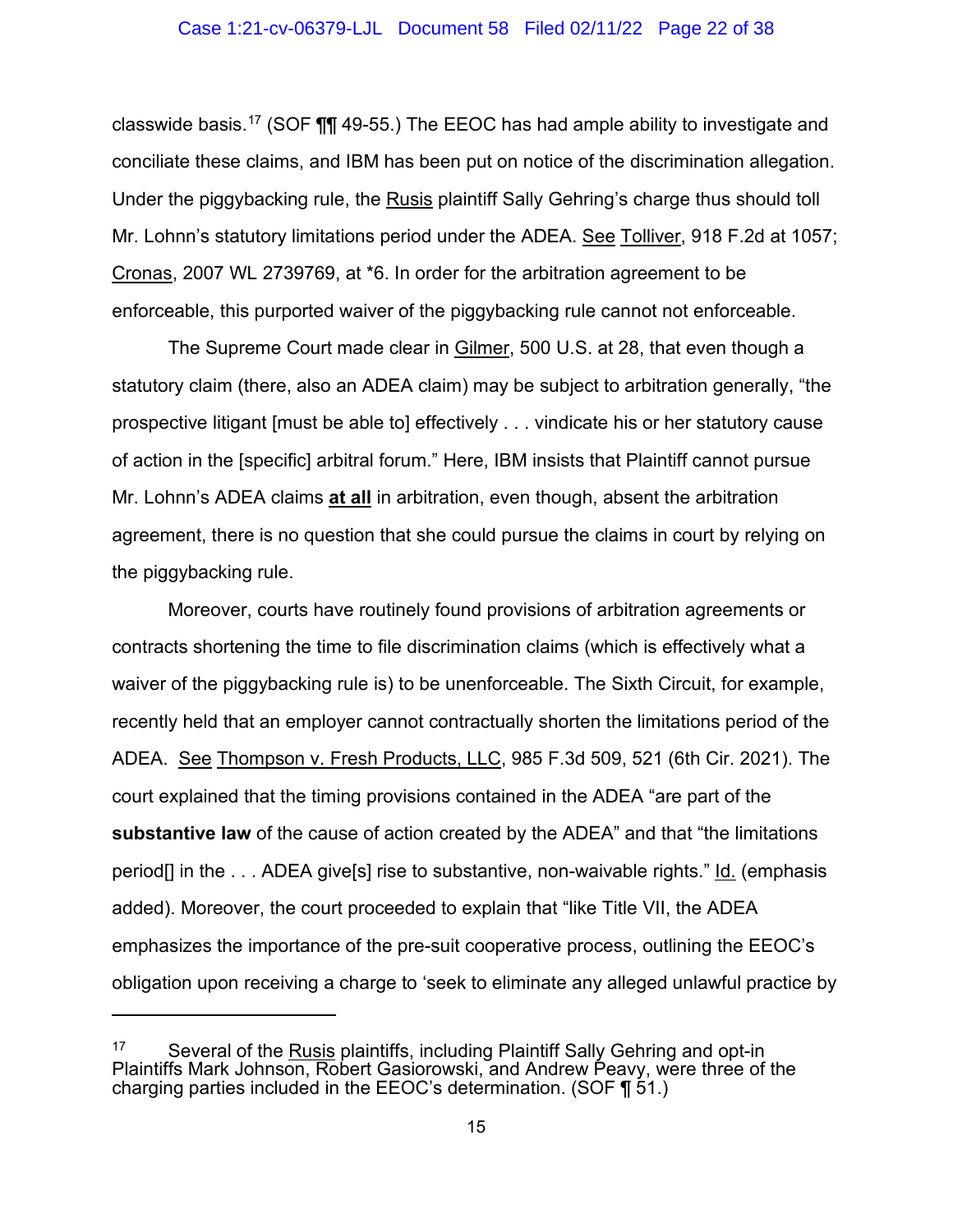#### Case 1:21-cv-06379-LJL Document 58 Filed 02/11/22 Page 23 of 38

informal methods of conciliation, conference, and persuasion . . . " and "[a]ltering the time limitations surrounding these processes risks undermining the statute's uniform application and frustrating efforts to foster employer cooperation." Id.

The Sixth Circuit relied on an earlier case, Logan v. MGM Grand Detroit Casino, 939 F.3d 824, 833 (6th Cir. 2019), where the court had held that an employer could not abrogate the limitations period for a Title VII claim by contract. As the court reasoned, although statutes of limitations are traditionally regarded as procedural mechanisms, there are exceptions to this general rule where statutes that "create rights and remedies contain their own limitation periods." Id. (citing Davis v. Mills, 194 U.S. 451, 454 (1904)). In such instances, the statute of limitations is considered a "substantive right" that "generally is not waivable in advance by employees." Id. at 829. In Thompson, the court extended this ruling to the ADEA. See Thompson, 985 F.3d at 521.

Importantly, the EEOC submitted an amicus brief in Thompson, also taking the position that the ADEA's limitations period is a substantive, non-waivable right that an employer can abridge by contract. See Thompson, EEOC Brief, 2020 WL 1160190, at \*19-23.[18](#page-22-0) As the EEOC explained, "the ADEA's statutory limitations period is a substantive right and prospective waivers of its limitations period are unenforceable." Id. at \*19. The EEOC explained further:

Thus, while Title VII and the ADEA may differ in a few ways with respect to presuit procedures, they are extremely similar in every way material to the question before the Court here and in *Logan*: whether the ADEA's statutory limitations periods, like Title VII's, are substantive rights not waivable in advance. As this Court observed regarding Title VII, ADEA "enforcement relies on a combination of public and private action and mandates that the EEOC . . . must afford non-

<span id="page-22-0"></span><sup>&</sup>lt;sup>18</sup> The EEOC's reasonable interpretation of the ADEA is entitled to deference. See EEOC v. Comm. Office Prods. Co., 486 U.S. 107, 115 (1988) ("[I]t is axiomatic that the EEOC's interpretation of [the ADEA], for which it has primary enforcement responsibility, need . . . only be reasonable to be entitled to deference."). The EEOC's interpretations of the ADEA reflect "a body of experience and informed judgment to which courts and litigants may properly resort for guidance." <u>Fed. Exp. Corp. v. Holowecki,</u> 552 U.S. 389, 399 (2008) (quoting Bragdon v. Abbott, 524 U.S. 624, 642 (1998)). <u>See also Jones v.</u> American Postal Workers Union, 192 F.3d 417, 427 (4th Cir. 1999) (holding that an EEOC interpretation in an amicus brief was entitled to deference).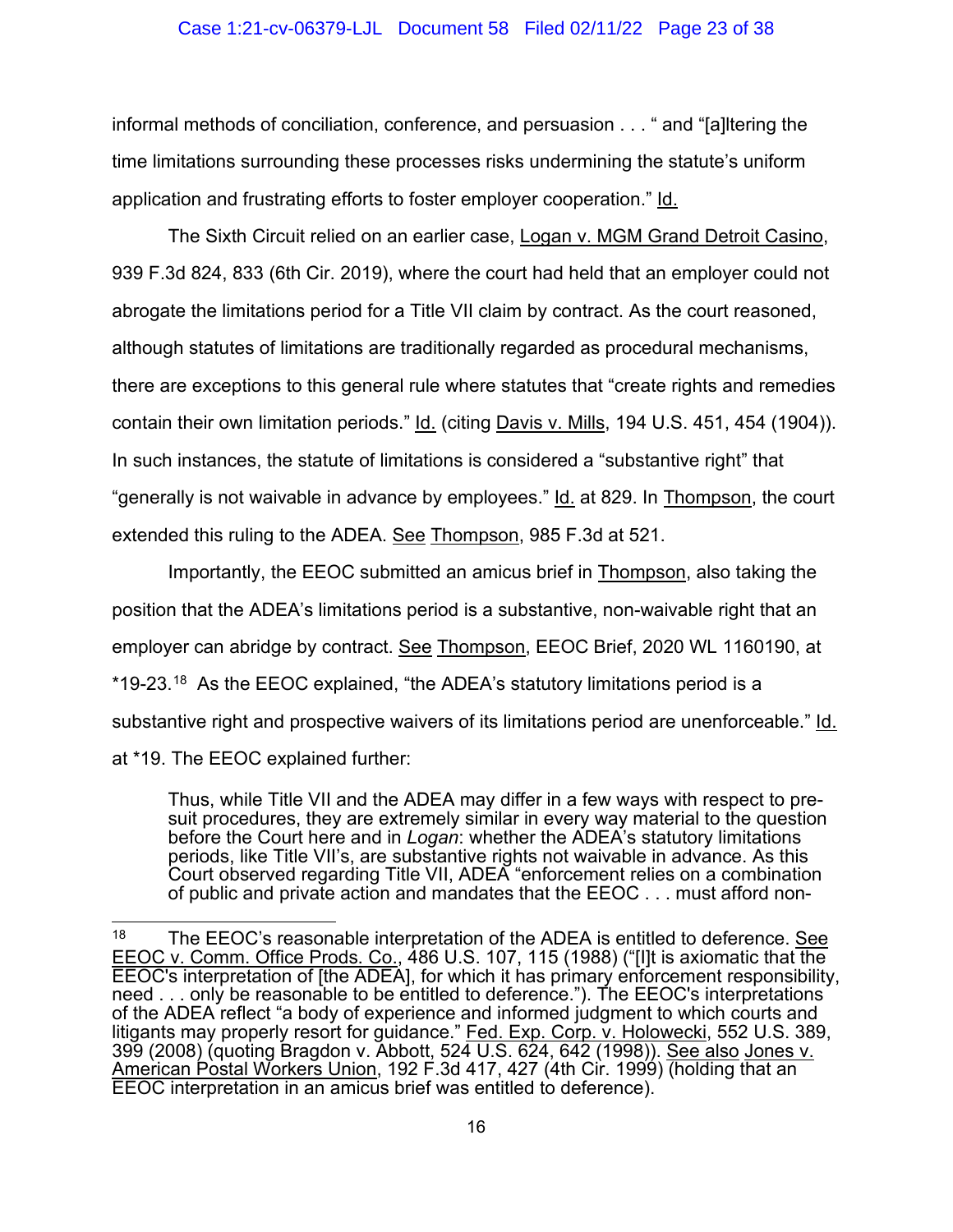compliant employers the chance to voluntarily cure their violations before . . .<br>litigation may be brought against them." *Logan*, 939 F.3d at 827. Like Title VII, the ADEA sets out a "pre-suit process" that serves the Congressional purpose of "cooperation and voluntary compliance . . . as the preferred means of eradicating workplace discrimination." *Id.* at 828. Accordingly, through the ADEA's pre-suit process, "Congress 'established a procedure whereby ... the [EEOC] would have an opportunity to investigate individual charges of discrimination, to promote voluntary compliance with the requirements of [the statute]."' *Id.*

Of particular importance here, both statutes provide similar limitations periods with "important implications for an employee who has suffered workplace discrimination." *Logan*, 939 F.3d at 829. As described above, the limitations period under the ADEA does differ somewhat from Title VII, in that the former permits the charging party to file suit once the initial sixty-day post-charge-filing period has passed and without requiring a right-to-sue notice. But this distinction is not a material difference for purposes of determining whether the ADEA's statutory limitations period is a substantive right not waivable in advance.

Id. at \*23. While some courts have attempted to distinguish between Title VII and the

ADEA with respect to whether their timing schemes were procedural or substantive.<sup>[19](#page-23-0)</sup>

such distinctions are no longer viable in light of Thompson and the EEOC's position set

forth in its amicus brief in that case.

Numerous courts in the Second Circuit and elsewhere have likewise refused to

enforce contractual limitations periods in cases concerning the ADEA, Title VII, and

similar statutes. See Castellanos v. Raymours Furniture Co., Inc., 291 F. Supp. 3d 294,

298 (E.D.N.Y. March 12, 2018) (striking an arbitration agreement's shortening of the

limitations period for a Fair Labor Standards Act claim); Friedmann v. Raymour

Furniture Co., Inc., 2012 WL 4976124 (E.D.N.Y. Oct. 16, 2012) (refusing to enforce a

shortening of an employee's limitations period to pursue claims under the ADEA and

Americans with Disabilities Act); see also Ragone v. Atlantic Video at Manhattan

<span id="page-23-0"></span><sup>&</sup>lt;sup>19</sup> For example, IBM may cite to Cerjanec v. FCA US, LLC, 2017 WL 6407337, \*7-10 (E.D. Mich. Dec. 15, 2017), and Smithson v. Hamlin Pub, Inc., 2016 WL 465564, \*2- 3 (E.D. Mich. Feb. 8, 2016), in which the court found that a contractual shortening of the ADEA limitations period from 300 days to 180 days was permissible because the ADEA was distinguishable from Title VII. But those cases have now been overturned by Thompson. See Thompson, 985 F.3d at 521. Likewise, IBM may cite to Hagan v. Katz Communications, Inc., 200 F. Supp. 3d 435, 444-45 (S.D.N.Y. 2016), but in that case<br>there was no argument that the ADEA's timing scheme had been abridged in any way – the plaintiff simply argued that the ADEA's limitations period should not have been incorporated into the arbitration agreement at all.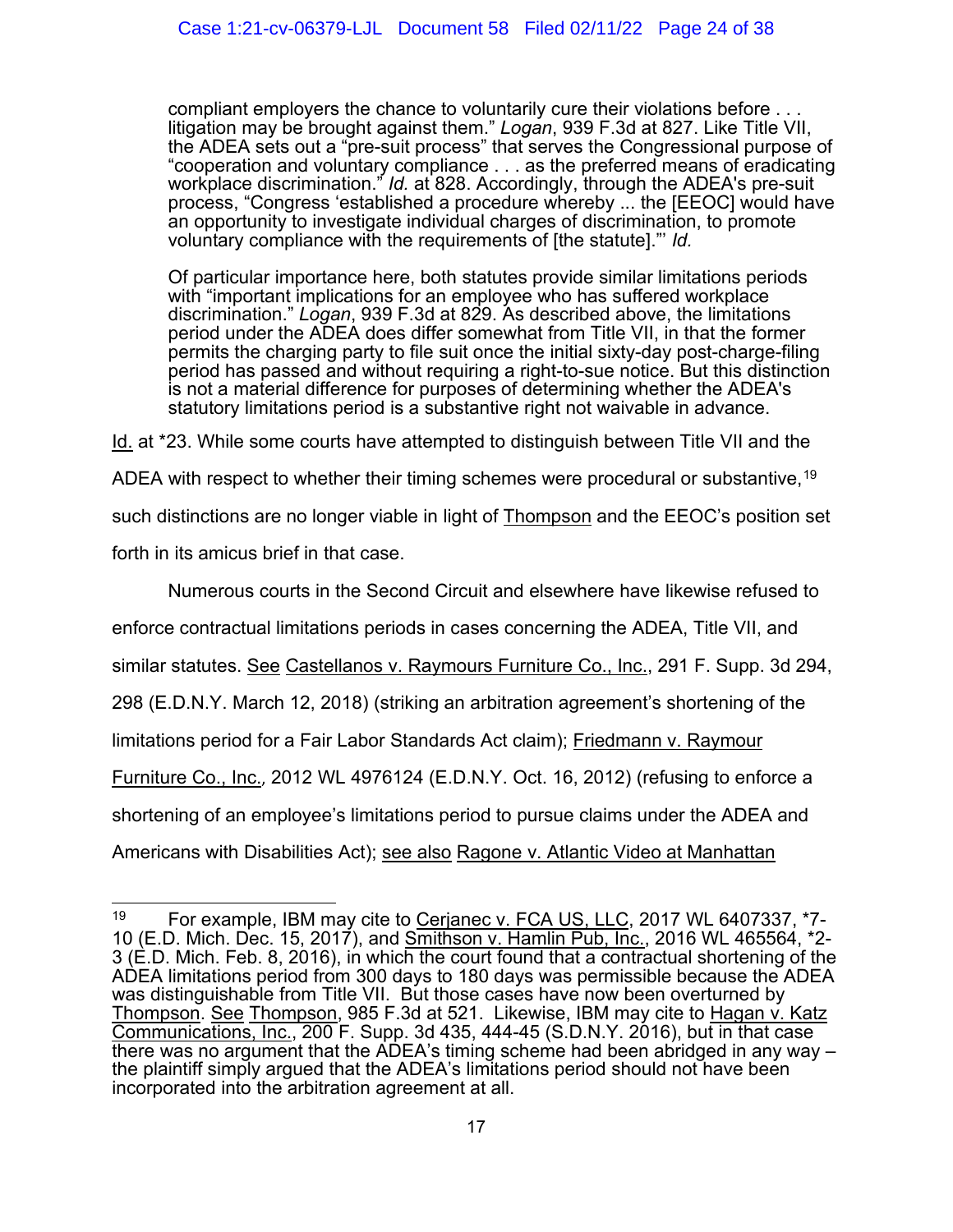Center, 595 F.3d 115, 125-26 (2d Cir. 2010) (indicating that if the employer had not waived a shortened statute of limitations for a Title VII claim, the court may well have invalidated the arbitration agreement in question). $^{\mathsf{20}}\,$  Simply put, by purporting to waive Mr. Lohnn's right to rely on the piggybacking rule, the agreement abridges a substantive, non-waivable right. This provision in the arbitration agreement therefore cannot be enforced.

As noted earlier, IBM's agreement cannot waive Mr. Lohnn's claims under the ADEA, since IBM did not provide the disclosures required under the OWBPA (disclosures regarding the ages of employees selected and not selected for layoff). The OWBPA mandates strict requirements that employers must meet in order to obtain a valid waiver from an employee of "any right or claim" under the ADEA. See 29 U.S.C. § 626 (f)(1)(H); 29 C.F.R. § 1625.22(f); <u>see also Oubre</u>, 522 U.S. at 427.<sup>[21](#page-24-1)</sup> Importantly,

<span id="page-24-0"></span><sup>&</sup>lt;sup>20</sup> See also Graham Oil v. Arco Products Co., 43 F.3d 1244, 1248-49 (9th Cir. 1994) (effort to truncate the limitations period was unenforceable, because it "expressly forfeits [the plaintiff's] statutorily-mandated right to a one-year statute of limitations."); Sanford v. Quicken Loans, 2014 WL 266410 (E.D. Mich. Jan. 24, 2014) (refusing to enforce shortening of Title VII limitations period); <u>Mazurkiewicz v. Clayton Homes, Inc.</u>, 971 F.Supp.2d 682 (S.D. Tex.2013) (same); <u>Cole v. Convergys Customer Mgmt. Grp.,</u> <u>Inc.,</u> 2012 WL 6047741 (D. Kan. Dec. 5, 2012) (same); <u>O'Phelan v. Fed. Express Corp.</u>, 2005 WL 2387647 (N.D. Ill. Sept. 27, 2005) (same); <u>Mabry v. W. & S. Life Ins. Co.</u>, 2005 WL 1167002 (M.D.N.C. Apr. 19, 2005) (same); <u>Wineman v. Durkee Lakes Hunting</u> & Fishing Club, Inc., 352 F. Supp. 2d 815, 821 (E.D. Mich. Jan. 13, 2005) (holding that an arbitration provision shortening the limitations period for a claim under the Fair Labor Standards Act could not be enforced because "[a] contractual agreement that limits an employee's enforcement rights can have public policy implications beyond those affecting the private parties to the contract"); Lewis v. Harper Hosp., 241 F.Supp.2d 769 (E.D. Mich. 2002) (refusing to enforce shortening of Title VII limitations period); Salisbury v. Art Van Furniture, 938 F. Supp. 435 (W.D. Mich. 1996) (same).

<span id="page-24-1"></span><sup>&</sup>lt;sup>21</sup> The OWBPA's requirements have been enforced strictly. **See, e.g., Kruchowski** v. Weyerhaeuser Co., 446 F.3d 1090, 1093-96 (10th Cir. 2006) (finding waiver invalid where OWBPA disclosures did not include entire decisional unit); Loksen v. Columbia Univ., 2013 WL 5549780, at \*7-8 (S.D.N.Y. Oct. 14, 2013) (finding substantial compliance not enough; omission of even one person from group of 17 considered, although probably immaterial, invalidated waiver); Butcher v. Gerber Prods. Co.*,* 8 F. Supp. 2d 307, 314 (S.D.N.Y. 1998) (holding that releases that did not contain all the elements listed in 29 U.S.C.S. § 626(f)(1)(A)-(H) of the OWBPA, were invalid and because employers were required to comply with the OWBPA upon their first notification to employees, their later correspondence could not cure the earlier deficiencies).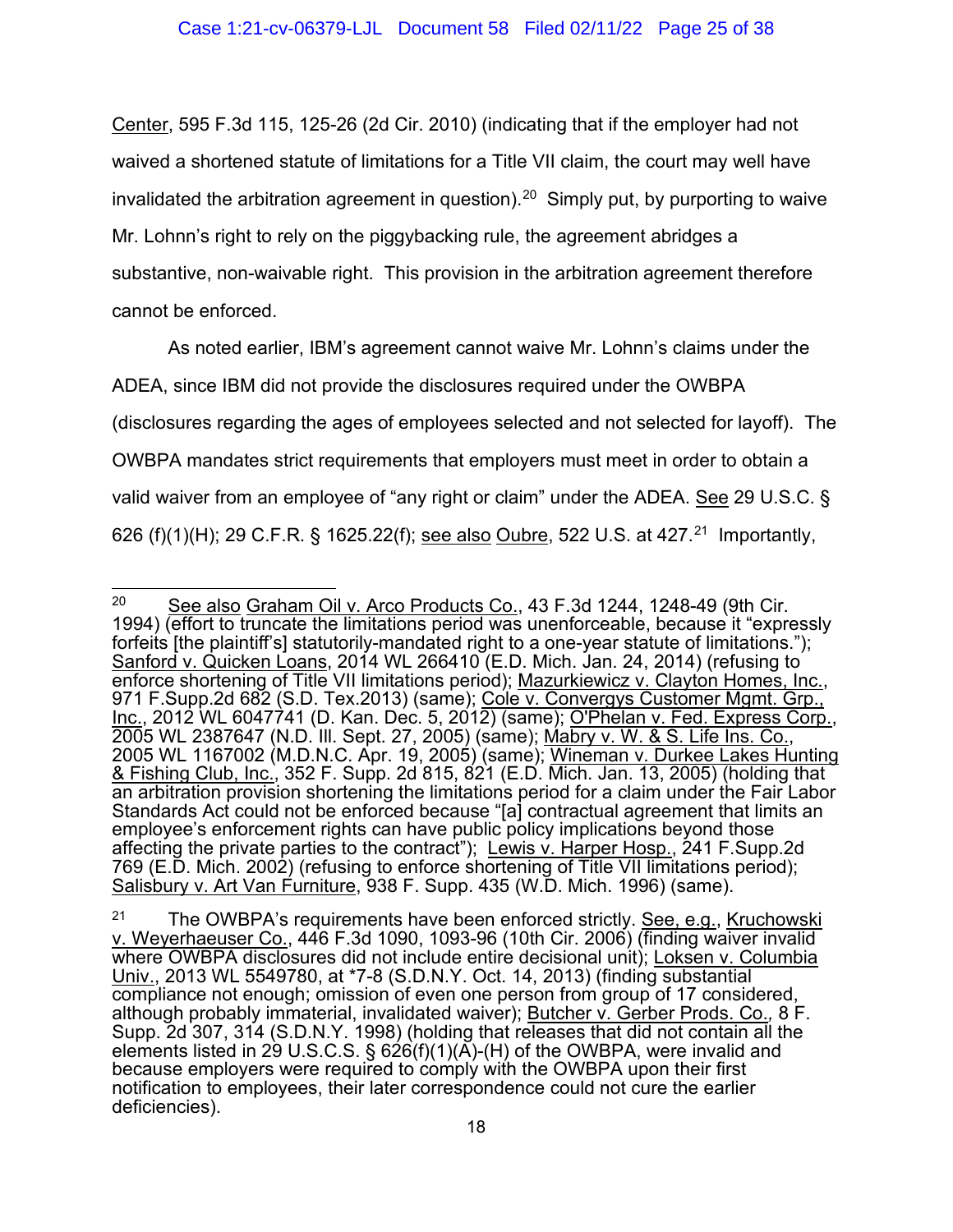the EEOC has taken the position that the OWBPA protects employees from waiving rights by abridging their time to pursue their claims if they did not receive the proper disclosures:

The ADEA does have one other arguably relevant provision with no analogue in Title VII: 29 U.S.C. § 626(f) . . ., which expressly governs waivers of "rights or claims under this chapter." However, § 626(f), read together with *Logan*'s holding that a statutory limitation period is a substantive right, only strengthens the argument against construing the ADEA's limitations period as prospectively waivable.

Thompson, EEOC Brief, 2020 WL 1160190, at \*25. Because IBM did not provide

OWBPA disclosures to Mr. Lohnn, he cannot have waived his statute of limitations

rights under the piggybacking rule by signing the arbitration agreement. To the extent

the agreement purports or is held to waive that rule, that provision is invalid.

Tellingly, the Thompson court even pointed to the OWBPA as an indicator that

the ADEA's limitations period was a substantive right that could not be waived:

The ADEA's waiver provision further supports the conclusion that**, as a substantive right, its self-contained limitation period may not be prospectively waived.** It provides that "[a]n individual may not waive any right or claim under this chapter unless the waiver is knowing and voluntary." 29 U.S.C. § 626(f). A waiver may not be "knowing and voluntary" if it includes waiver of "rights or claims that may arise after the date the waiver is executed." *Id.* § 626(f)(C). The statute's strict limitations on waivers align with "the general rule in this circuit that an employee may not prospectively waive his or her rights under either Title VII or the ADEA." Adams v. Philip Morris, Inc., 67 F.3d 580, 584 (6th Cir. 1995).

Thompson, 985 F.3d at 521.<sup>[22](#page-25-0)</sup>

<span id="page-25-0"></span><sup>&</sup>lt;sup>22</sup> Moreover, the arbitration agreement's purported waiver of the piggybacking rule also cannot be valid because the OWBPA requires that, in order for a waiver to be valid, it must be "a part of an agreement between the individual and the employer that is **calculated to be understood by such individual, or by the average individual eligible to participate.**" 29 U.S.C. § 626(f)(1(A) (emphasis added). The timing provision of the arbitration agreement is not only incoherent, but requires the reader to have the expertise of an employment discrimination lawyer and a thorough understanding of administration exhaustion to parse it. To even attempt to understand the statute of limitations that applies to them, the IBM employees would have to understand: (1) the administrative and court statute of limitations under the ADEA; (2) which types of claims "must first be brought before a government agency"; and (3) the deadline for filing with the administrative agency in their state. That is certainly more information than the average IBM employee has, and even by its own terms the language is ambiguous and confusing. The OWBPA's requirement that the language of the waiver be calculated to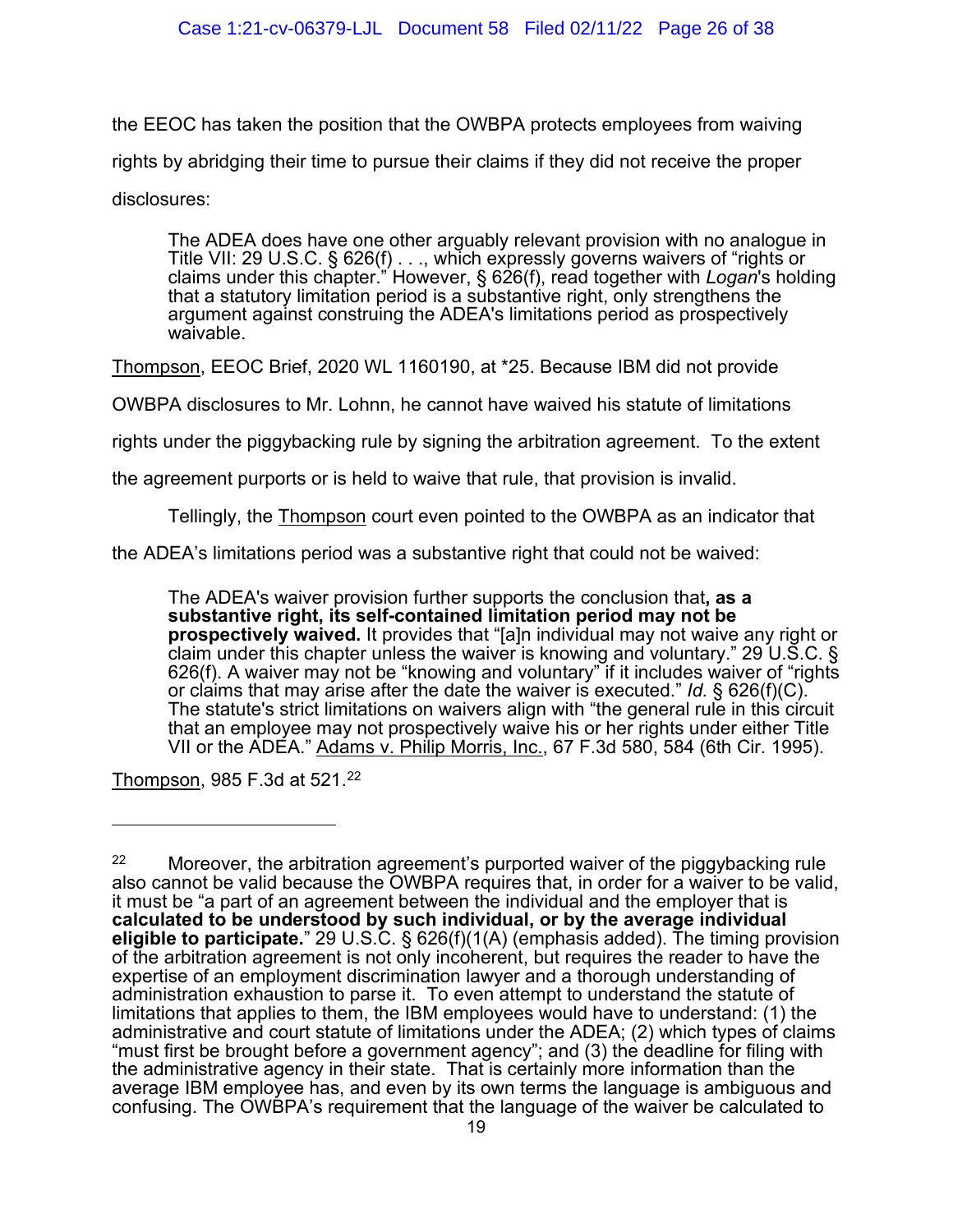Plaintiff expects that IBM will argue that the OWBPA protects only substantive rights and that the limitations period at issue here is procedural. But as Plaintiff has explained, the ADEA's timing scheme is a substantive right rather than a procedural right, just like in Title VII. See Thompson, 985 F.3d at 521; Logan, 939 F.3d at 829-33; Thompson, EEOC Brief, 2020 WL 1160190, at \*19. Indeed, given the fact that the Second Circuit has taken such a strong and expansive position in favor of the piggybacking rule, it seems apparent that the Second Circuit would agree with the Sixth Circuit in Thompson. As one court has described it, the Second Circuit has "aligned itself with the 'broadest' interpretation" of the piggybacking rule. Cronas, 2007 WL 2739769, at \*5 (applying the piggybacking rule because the court should not "elevate form over substance" when ensuring that employees bringing discrimination claims can have their complaints heard) (citing Tolliver, 918 F.2d at 1057).

Even if the piggybacking rule was a procedural right, the express language of the OWBPA does not distinguish between procedural and substantive rights, stating that "[a]n individual may not waive **any right or claim**" without first receiving the OWBPA disclosures. 29 U.S.C. § 626(f)(1). See Hammaker v. Brown & Brown, Inc., 214 F. Supp. 2d 575, 578-81 (E.D. Va. 2002) (holding the OWBPA to apply to procedural rights and substantive rights under the ADEA and noting that the OWBPA must be interpreted broadly in furtherance of "the OWBPA's purpose to protect the rights and benefits of

be understood by the employee has been strictly construed by numerous courts, including against IBM. See Syverson v. International Business Machines Corp.*,*472 F.3d 1072, 1082-87 (9th Cir. 2007) (invalidating a waiver that contained both a release and a covenant not to sue because average individuals might be confused and think that they could still bring an action under the ADEA); Thomforde v. International Business Machines Corp., 406 F.3d 500, 503-05 (8th Cir. 2005) (same); Bogacz v. MTD Products, Inc.*,* 694 F. Supp. 2d 400, 404-11 (W.D. Pa. 2010) (invalidating a release that contained both a waiver and covenant not to as confusing, since the language of the agreement suggested that employees could not bring suit, even to test validity of waiver); Rupert v. PPG Industries, Inc.*,* 2009 WL 596014, at \*38-49 (W.D. Pa. Feb. 26, 2009) (recommending invalidation of release that contained both a waiver and covenant not to sue, since it was confusing); see also 29 C.F.R. § 1625.22(b)(3) (2005) (the comprehensibility requirement "usually will require the limitation or elimination of technical jargon and of long, complex sentences.").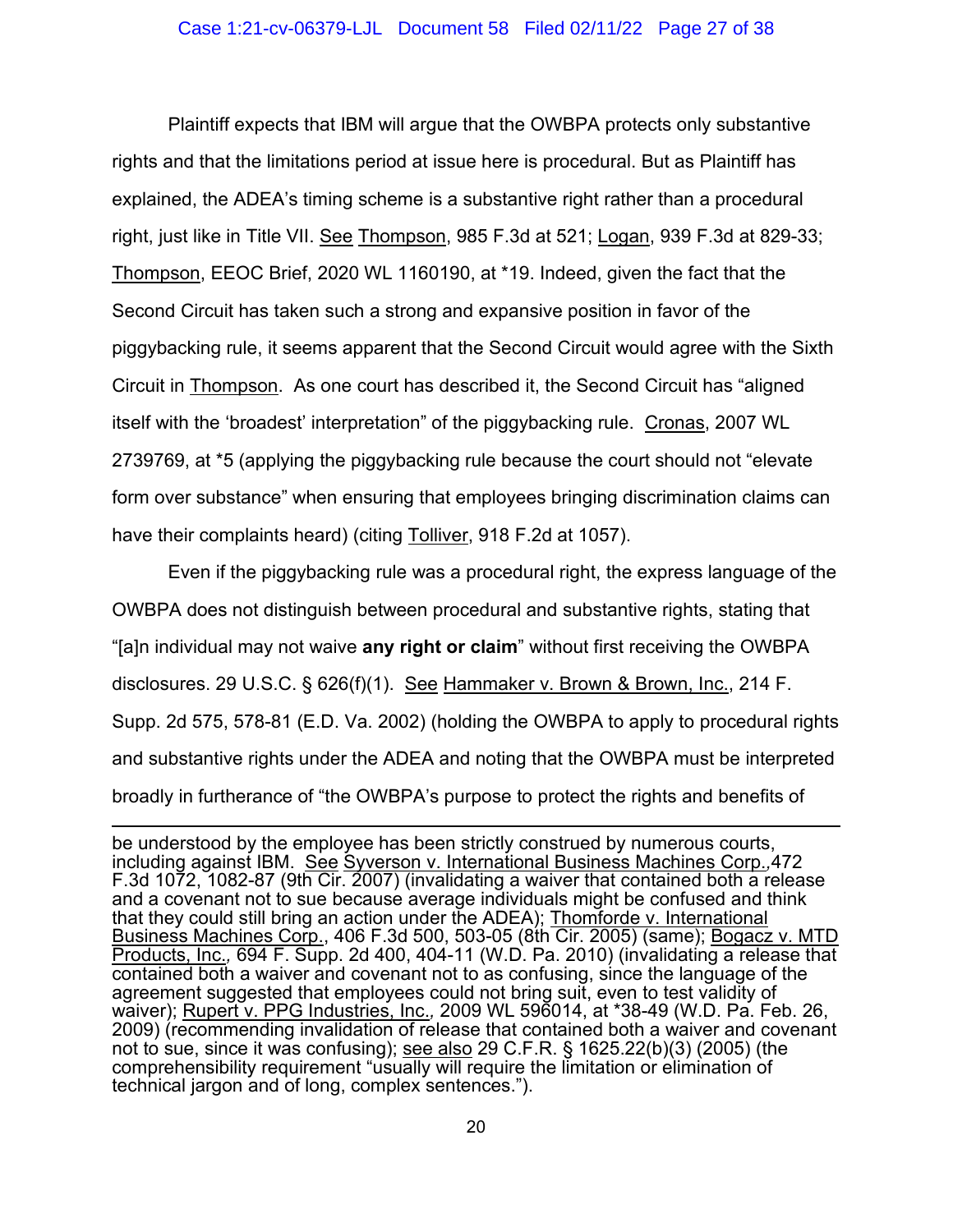older workers"); Thiele v. Merrill Lynch, Pierce, Fenner & Smith, 59 F. Supp. 3d 1060, 1064-65 (S.D. Cal. 1999) (examining the legislative purpose of the OWBPA and concluding that the OWBPA was intended to substantive rights and procedural rights under the ADEA equally).<sup>23</sup> In sum, because the enforcement of the piggybacking waiver in IBM's arbitration agreement would abridge Mr. Lohnn's rights altogether to pursue his claims under the ADEA, the Court must hold the waiver to be invalid.

## <span id="page-27-0"></span>**C. The Confidentiality Provision within IBM's Arbitration Agreement is Also Unenforceable**

The Court should also issue a declaration that the confidentiality provision in IBM's arbitration agreement is invalid. IBM has aggressively used that provision to impede its former employees from advancing their claims in arbitration under the ADEA. Particularly in a case such as this, that relies heavily on pattern and practice evidence, employees must be able to build their cases using common evidence adduced by other employees with similar claims. See Hollander, 895 F.2d at 84-85.

The Second Circuit has held that where arbitration proceedings have demonstrated that a confidentiality provision is an undue hindrance to advancing the claim, "the parties are free to contest the enforceability of the confidentiality provision . . . ." American Family Life Assurance Co. of New York v. Baker, 778 Fed. App'x 24, 27- 28 (2d Cir. 2019).<sup>[24](#page-27-2)</sup> Indeed, courts have invalidated confidentiality provisions that

<span id="page-27-1"></span> $23$  While another court in this district recently held that the OWBPA did not protect the procedural right of proceeding as a collective action under the ADEA, see Estle v. International Business Machines Corp., 2020 WL 5633154, at \*3-7 (S.D.N.Y. Sept. 21, 2020), that case did not address the question at issue here. (In Estle, Plaintiffs sought to invalidate the class action waiver in IBM's arbitration agreement. In contrast, here, these Plaintiffs are not trying to avoid arbitration or the impact of the class action waiver. Instead, they seek to avoid a result in which their ability to proceed on their ADEA claims is precluded altogether.) Moreover, the plaintiffs in  $Estile$  have appealed that court's decision to the Second Circuit, and that appeal was recently argued on September 29, 2021. See Estle v. International Business Machines Corp., No. 20-3372 (2d Cir.).

<span id="page-27-2"></span> $24$  As noted earlier, IBM has taken the position, and the arbitrators in these arbitration cases have generally held, that IBM employees may only challenge the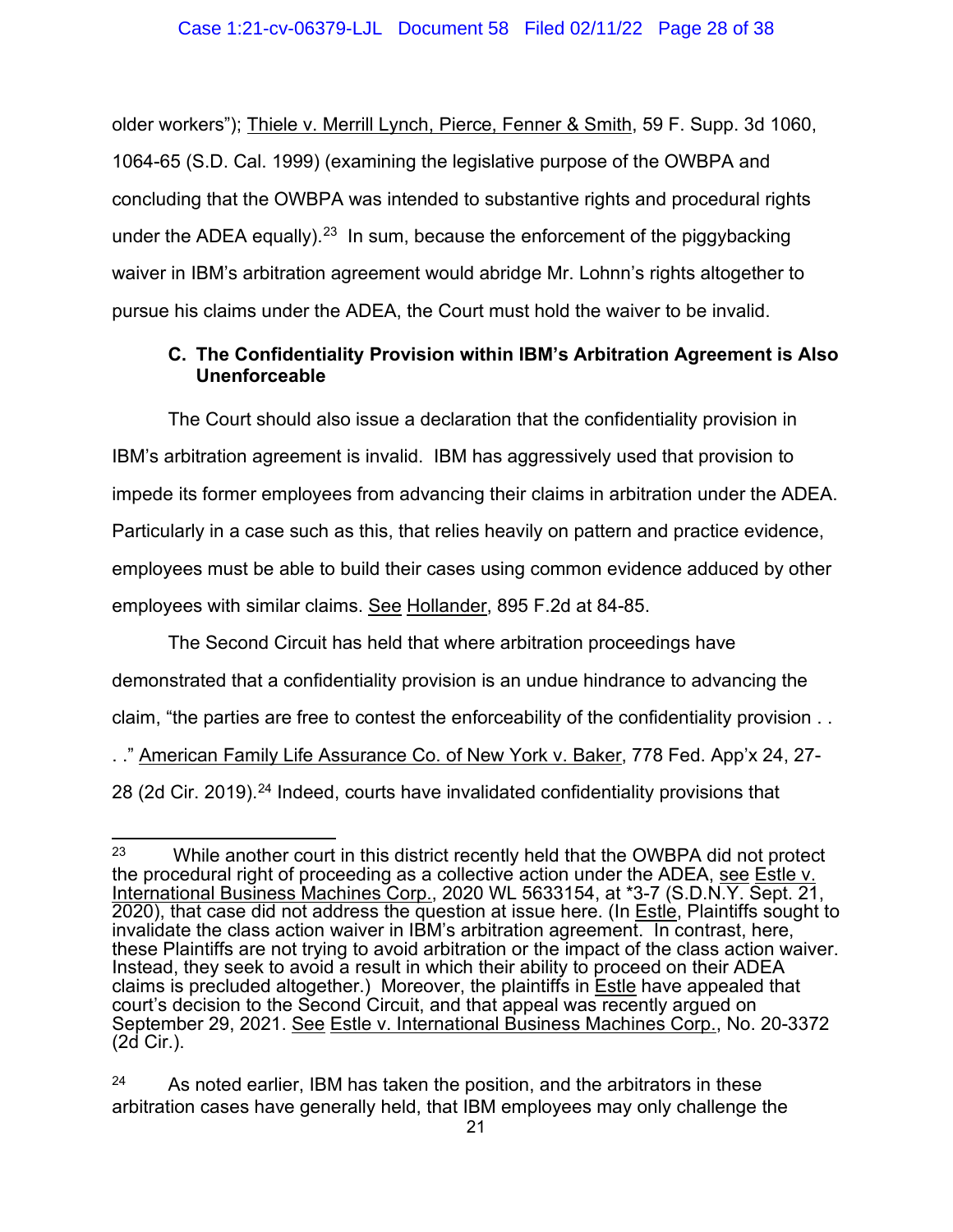#### Case 1:21-cv-06379-LJL Document 58 Filed 02/11/22 Page 29 of 38

unfairly prevent plaintiffs from investigating and prosecuting their claims. For example, in Larsen, 871 F.3d at 1319, the Eleventh Circuit invalidated a confidentiality provision in an arbitration agreement where, the court recognized, confidentiality gave the defendant an "obvious informational advantage." In reaching this decision, the Larsen court cited a case that is on all fours with this case, Zuver, 153 Wash. 2d at 312-15, an employment discrimination case where the Washington Supreme Court struck a confidentiality provision in an arbitration agreement that operated to keep the entire arbitral process shrouded in secrecy. Zuver found the confidentiality provision unconscionable, concluding that "[a]s written, the provision hampers an employee's ability to prove a pattern of discrimination or to take advantage of findings in past arbitrations." Id. at 315; see also DeGraff v. Perkins Coie LLP, 2012 WL 3074982, at \*4 (N.D. Cal. July 30, 2012) ("However, with respect to the confidentiality provision, Plaintiff has made a showing that this provision unfairly benefits Perkins Coie. Perkins Coie has institutional knowledge of prior arbitrations. In contrast, individual litigants, such as Plaintiff, are deprived from obtaining information regarding any prior arbitrations. Thus, Perkins Coie is the only party who would obtain any benefit from this provision without receiving any negative impact in return. Accordingly, the Court finds that the confidentiality provision is substantively unconscionable.").[25](#page-28-0) 

Indeed, courts have recognized that arbitrators may rely on other relevant

enforceability of provisions of the agreement in court and that the arbitrators do not have the power to strike portions of the agreement. (Collected Arbitration Decisions, filed in In Re: IBM Arbitration Agreement Litigation, Dkt. 29-4.) And when employees have asked arbitrators to strike the confidentiality provision, they too have said that would be up to a court to decide. (SOF ¶ 15 n.5.)

<span id="page-28-0"></span> $25$  See also Ramos v. Superior Ct., 28 Cal. App. 5th 1042, 1066 (2018), as modified (Nov. 28, 2018) (finding confidentiality provision unconscionable, and noting that "[b]ecause it requires [Plaintiff] to keep "all aspects of the arbitration" secret, she would be in violation if she attempted to informally contact or interview any witnesses outside the formal discovery process" and "such a limitation would not only increase [Plaintiff's] costs unnecessarily by requiring her to conduct depositions rather than informal interviews, it also defeats the purpose of using arbitration as a simpler, more time- effective forum for resolving disputes").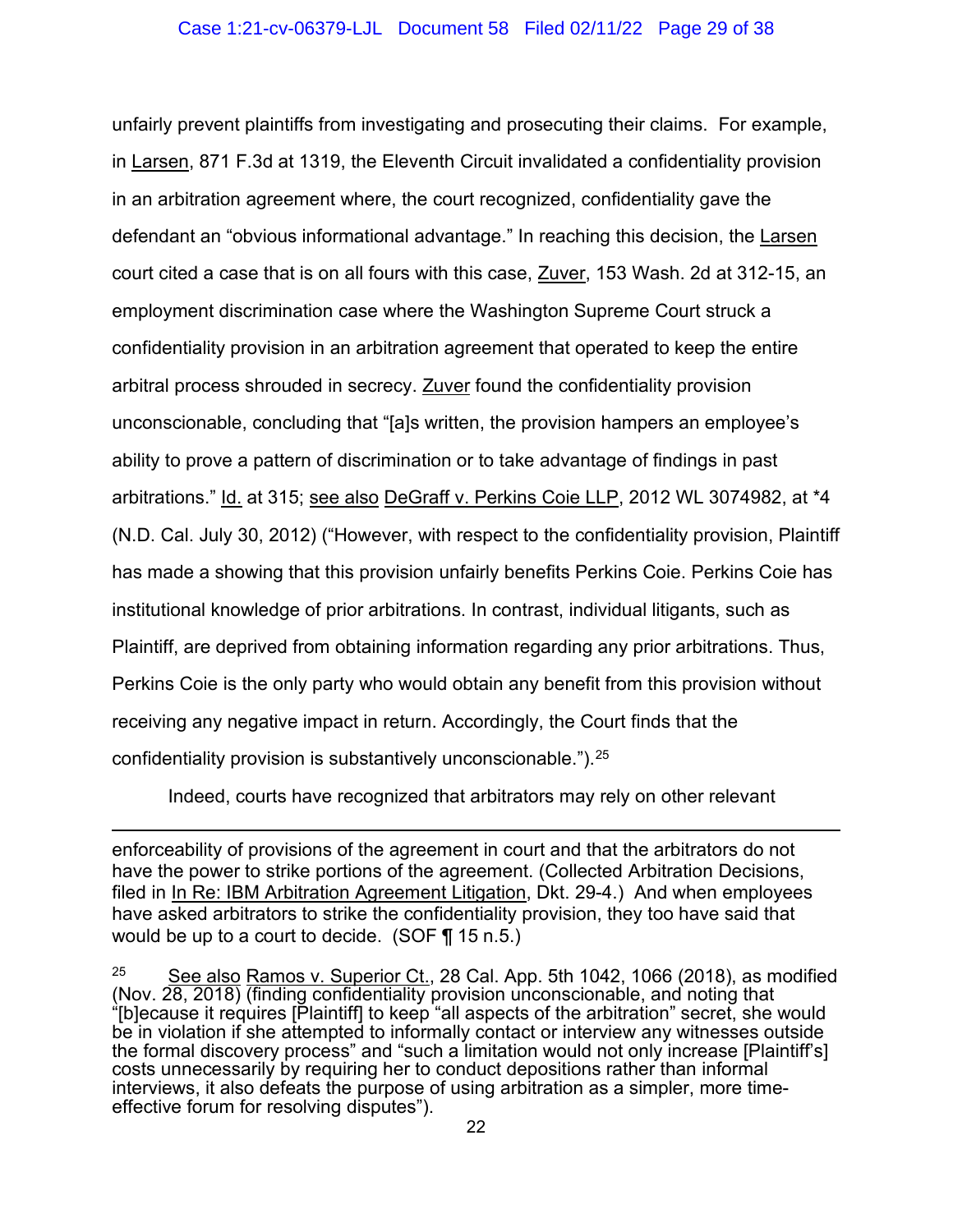arbitration awards, and employers cannot hamper employees' abilities to establish their cases by hiding the outcomes of other cases. These concerns are particularly salient where, as here, the corporate defendant is benefitted by the institutional knowledge gained by being a repeat player in the ADR process such that confidentiality is no real burden to the defendant, while each individual plaintiff/claimant must re-invent the proverbial wheel each time. See, e.g.*,* McKee v. AT & T Corp., 164 Wash. 2d 372, 398, 191 P.3d 845, 858 (2008), abrogated on other grounds by AT & T Mobility LLC v. Concepcion, 563 U.S. 333 (2011) (finding confidentiality clause to be unconscionable, explaining that "[c]onfidentiality unreasonably favors repeat players such as AT & T" and "secrecy conceals any patterns of illegal or abusive practices" and "hampers plaintiffs in learning about potentially meritorious claims and serves no purpose other than to tilt the scales in favor of AT & T" while "[m]eanwhile, consumers are prevented from sharing discovery, fact patterns, or even work product, such as briefing, forcing them to reinvent the wheel in each and every claim, no matter how similar") (internal citations and quotation marks omitted)); see also, e.g., Schnuerle v. Insight Commc'ns Co., L.P., 376 S.W.3d 561, 578 (Ky. 2012) (observing that while "it is well-established that confidentially agreements may be enforceable to protect, for example, personal information or trade secrets; in situations like here, where such concerns are not present, the provision is wholly one-sided, protecting only the company that prepared the contract with no reciprocal benefit to the consumers"); Sprague v. Houseld Intern., 473 F. Supp. 2d 966, 975 (W.D. Mo. 2005) (finding confidentiality provision in an arbitration agreement unconscionable, because "[a]lthough it appears that [defendant] has had related disputes with consumers in the past, the Plaintiffs will not have access to the details of those proceedings – for example, to see how fees and waiver requests have been handled or to determine whether an agreement to arbitrate is even wise, given the track record of [defendant's] success during arbitration"); Luna v. Household Finance Corp. III, 236 F. Supp. 2d 1166, 1180 (W.D. Wash. 2002) ("a lack of public

23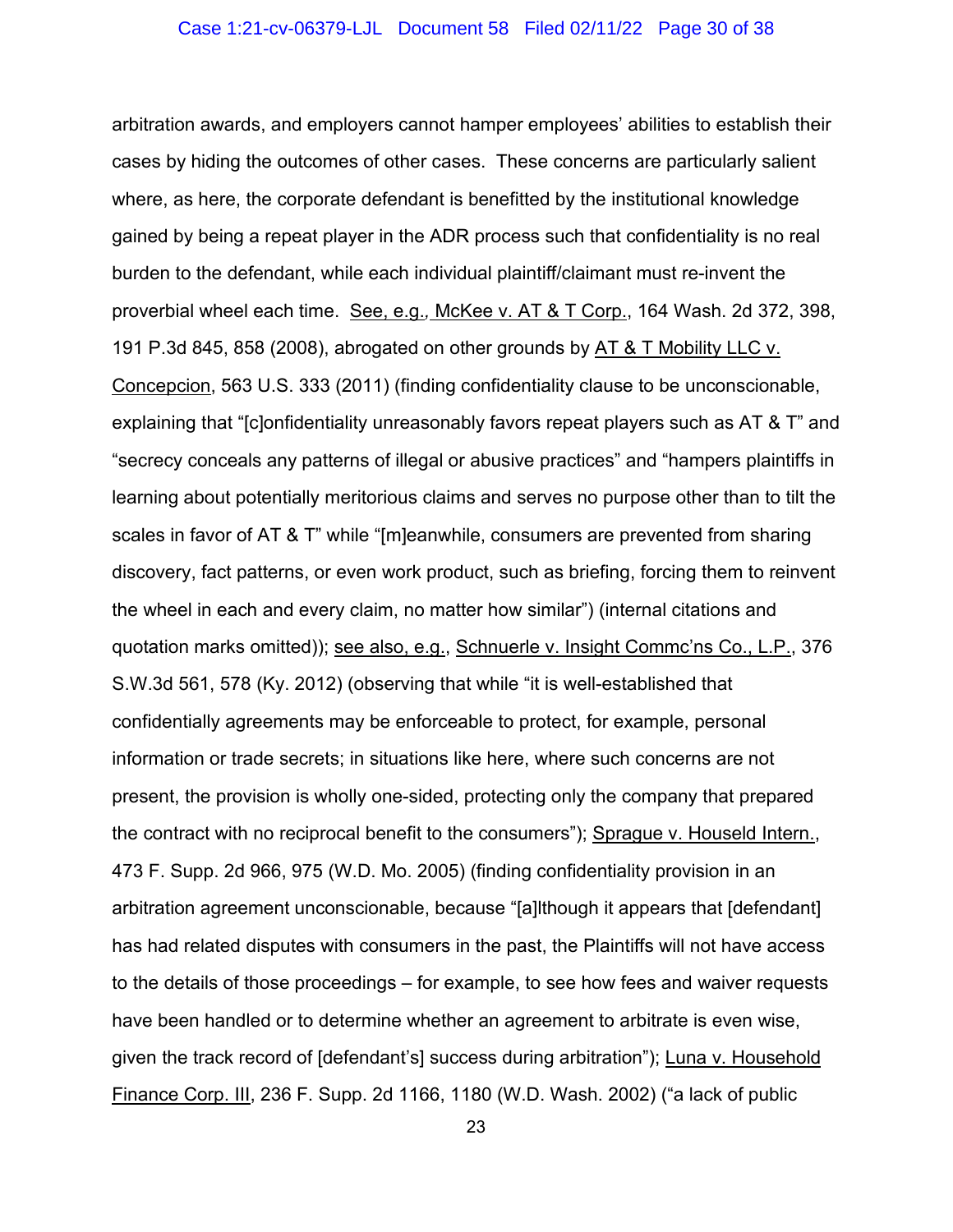disclosure may systematically favor companies over individuals" and "the unavailability of arbitral decisions also may prevent potential plaintiffs from locating the information necessary to build a case of intentional misconduct or to establish a pattern or practice of discrimination by particular companies") (internal quotations omitted).[26](#page-30-0)

As the **Zuver** court observed, overly burdensome confidentiality restrictions "undermine[] an employee's confidence in the fairness and honesty of the arbitration process, and thus potentially discourages pursuing a valid discrimination claim." Zuver, 153 Wash.2d at 299 (severing arbitration agreement where the confidentiality provision "hampers an employee's ability to prove a pattern of discrimination or to take advantage of findings in past arbitrations"). See also Ramos, 28 Cal. App. 5th at 1067-68 (explaining that "requiring discrimination cases be kept secret unreasonably favors the employer to the detriment of employees seeking to vindicate unwaivable statutory rights and may discourage potential plaintiffs from filing cases").  $27$ 

IBM may cite to Guyden v. Aetna, Inc., 544 F.3d 376, 385 (2d Cir. 2008), which

<span id="page-30-0"></span> $26$  See also Balan v. Tesla Motors Inc., 2019 WL 2635903, at \*3-4 (W.D. Wash. June 27, 2019) (following McKee and severing a confidentiality provision in an arbitration agreement); Hoober v. Movement Mortgage, LLC, 382 F. Supp. 3d 1148, 1160-61 (W.D. Wash. 2019) (following McKee and holding the confidentiality provision to be substantively unconscionable); Narayan v. The Ritz-Carolton Development Co., Inc., 140 Hawai'i 343, 355 (2017) (finding that a confidentiality provision in an arbitration agreement was unconscionable, because "[i]n addition to detrimentally affecting the plaintiffs' ability to investigate their claims, the confidentiality provision insulates the defendants from potential liability"); Kinkel v. Cingular Wireless LLC, 223 Ill.2d 1, 42 (Ill. 2006) (finding that confidentiality provision "burden's an individual's ability to vindicate statutory claims" explaining, "the strict confidentiality clause that prohibits Cingular, the claimant, and the arbitrator from disclosing 'the existence, content, or results of any arbitration,' means that even if an individual claimant recovers on the illegal-penalty claim, neither that claimant nor her attorney can share that information with other potential claimants," and "Cingular, however, can accumulate experience defending these claims").

<span id="page-30-1"></span> $27$  There are many employees who may have been subject to IBM's scheme to oust older workers, who may not realize the strength of their claims based upon IBM's shielding evidenced that some employees have amassed in arbitration through its confidentiality provision. Thus, the confidentiality provision is also likely deterring many other former employees from bringing what they do not even realize are meritorious claims.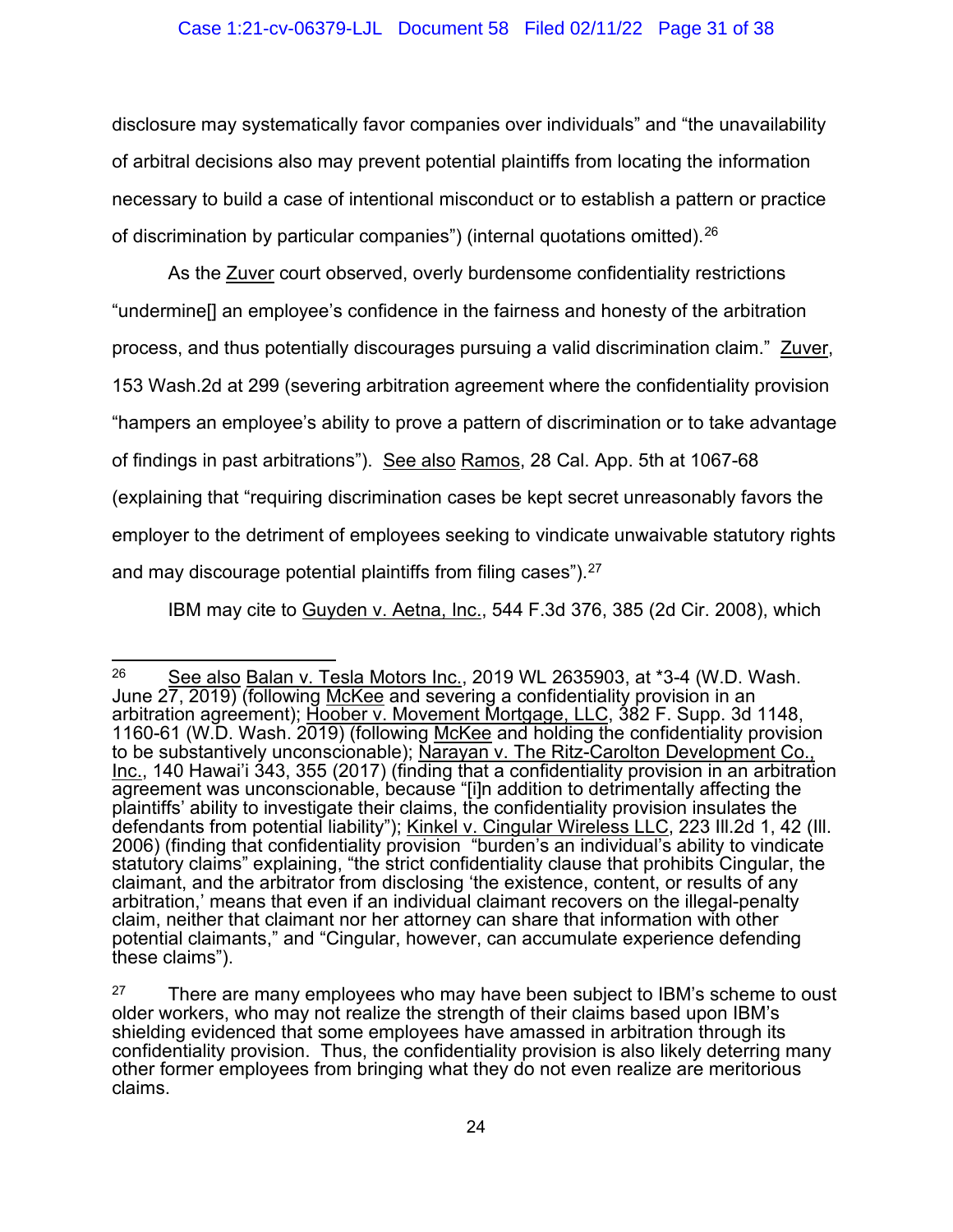stated that "confidentiality clauses are so common in the arbitration context that [the plaintiff's] 'attack on the confidentiality provision is, in part, an attack on the character of arbitration itself.'" (internal citation omitted). However, in Guyden, the court grounded this conclusion on the fact that the Supreme Court in Gilmer warned against "generalized attacks on arbitration" that are rested on "suspicion of arbitration as a method of weakening the protections afforded in the substantive law to would-be complainants." See Guyden, 544 F.3d at 385 (quoting Gilmer, 500 U.S. at 30). Here, Plaintiff's argument is not simply founded on "generalized attacks on arbitration." See id. Instead, it is based on a well-developed record amassed from *dozens* of arbitration proceedings in which Plaintiff's counsel represents former IBM employees advancing ADEA claims against IBM, demonstrating that IBM has aggressively wielded a profoundly unfair advantage over the claimants in those arbitrations by making them each rebuild the wheel each time (and frequently not be able to use critical evidence obtained in other similar cases) as the result of its arbitration agreement's confidentiality provision. Indeed, the Second Circuit contemplated this scenario in American Family Life Assurance Co., 778 Fed. Appx. at 27. Although the court acknowledged that the mere inclusion of a confidentiality provision in an arbitration agreement could not "render the entire Agreement substantively unconscionable," the court was careful to note that "[i]f arbitration proceedings ultimately unfold, the parties are free to contest the enforceability of the confidentiality provision as applied to them . . . ." Id.

Here, extensive arbitration proceedings have unfolded which demonstrate how severely prejudiced IBM's former employees are by IBM's wielding of the confidentiality provision to prevent former employees in arbitration from obtaining and using essential pattern and practice evidence, as well from benefiting from decisions obtained in other similar arbitrations. As the Second Circuit has explained, "[b]ecause employers rarely leave a paper trail – or 'smoking gun' – attesting to a discriminatory intent, disparate treatment plaintiffs must often build their cases from pieces of circumstantial evidence,"

25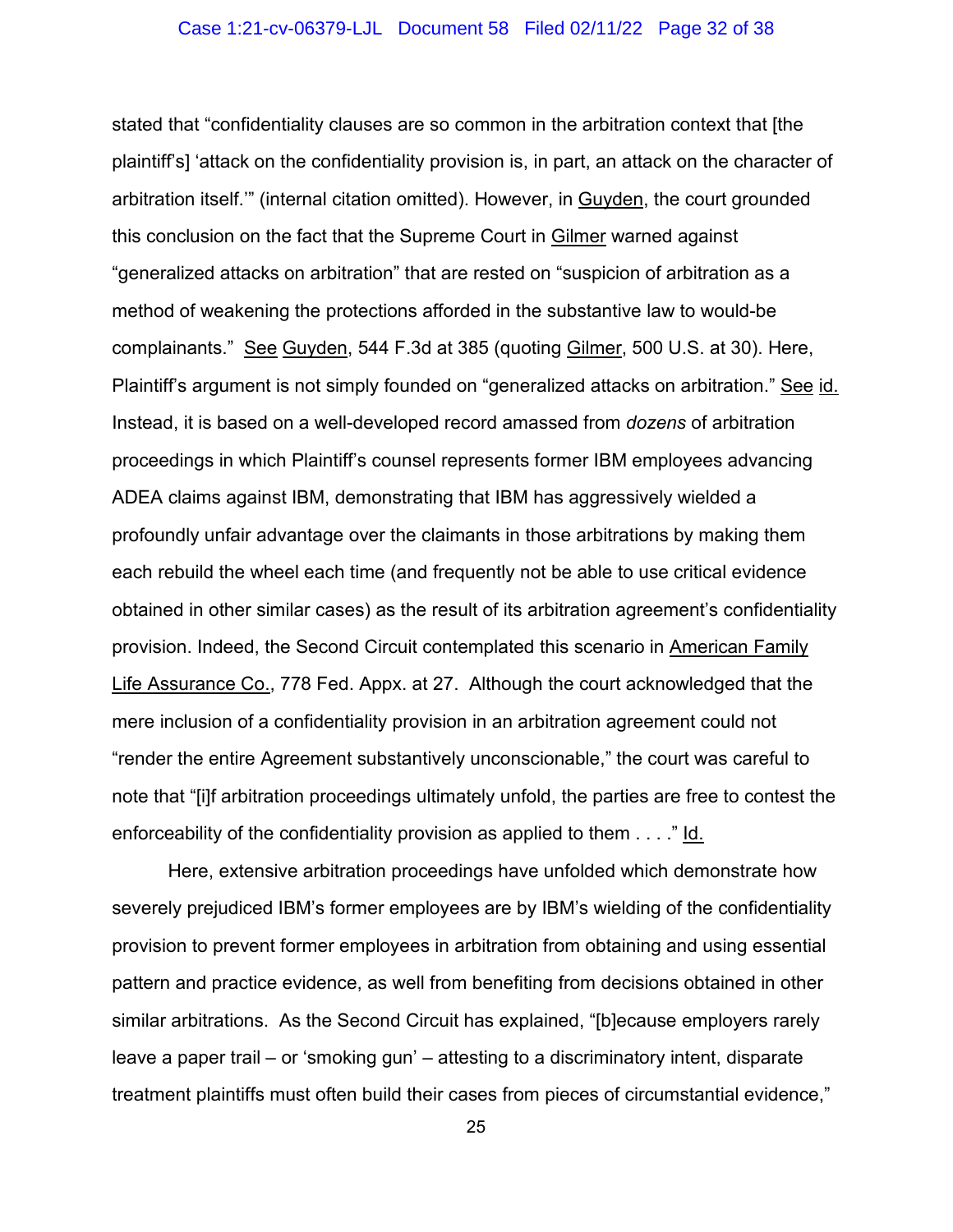#### Case 1:21-cv-06379-LJL Document 58 Filed 02/11/22 Page 33 of 38

which includes "[e]vidence relating to company-wide practices." See Hollander, 895 F.2d at 84-85. The torrent of evidence that Plaintiff's counsel have amassed in arbitrations against IBM weaves a stark tapestry demonstrating IBM's discriminatory companywide scheme to oust older workers. However, it is extremely difficult, if not impossible, to paint the full picture in any one arbitration, where IBM's confidentiality provision has been used to block the production or admission of much of this evidence.

In Plaintiff's Statement of Material Facts ¶¶ 16-99, they have laid out the myriad ways in which former employees who have pursued ADEA claims against IBM in arbitration have been so limited. For example, Plaintiff's counsel have obtained much globally relevant evidence in some cases but IBM has challenged their use – and frequently succeeded – in preventing them from using that evidence in other cases.<sup>28</sup> This evidence includes shockingly incriminating communications between the former

| of IBM             | and the                                                                                 |                                                   | , in                                                      |
|--------------------|-----------------------------------------------------------------------------------------|---------------------------------------------------|-----------------------------------------------------------|
| which              | expresses                                                                               | displeasure with the relatively low proportion of |                                                           |
|                    | millennial employees at IBM, as compared with a competitor;                             |                                                   | assures                                                   |
|                    | that the proportion of millennials will get higher after various mass layoffs have      |                                                   |                                                           |
| occurred;          |                                                                                         |                                                   | then engages in communications with other Human Resources |
|                    | personnel and high level managers, describing plans for how to increase the proportion  |                                                   |                                                           |
|                    | of millennials. The evidence also shows                                                 |                                                   | curiously focused on the                                  |
|                    | percentage of millennial employees in each of the broad areas of the company and a      |                                                   |                                                           |
| chart that she and |                                                                                         | discuss which cites the percentage of employees   |                                                           |
|                    | across various business units who are in different generational cohorts ("millennials", |                                                   |                                                           |
|                    | "Gen X", "baby boomers", and "traditionalists"). Plaintiff's counsel have also obtained |                                                   |                                                           |
| evidence showing   | applauding a                                                                            |                                                   | 's use of the                                             |

<span id="page-32-0"></span> $28$  Although they have sparingly convinced some arbitrators to allow some of the global evidence to be used, it is a fight in each case, and many arbitrators have rejected allowing the employees to obtain or use much, if any, of such evidence.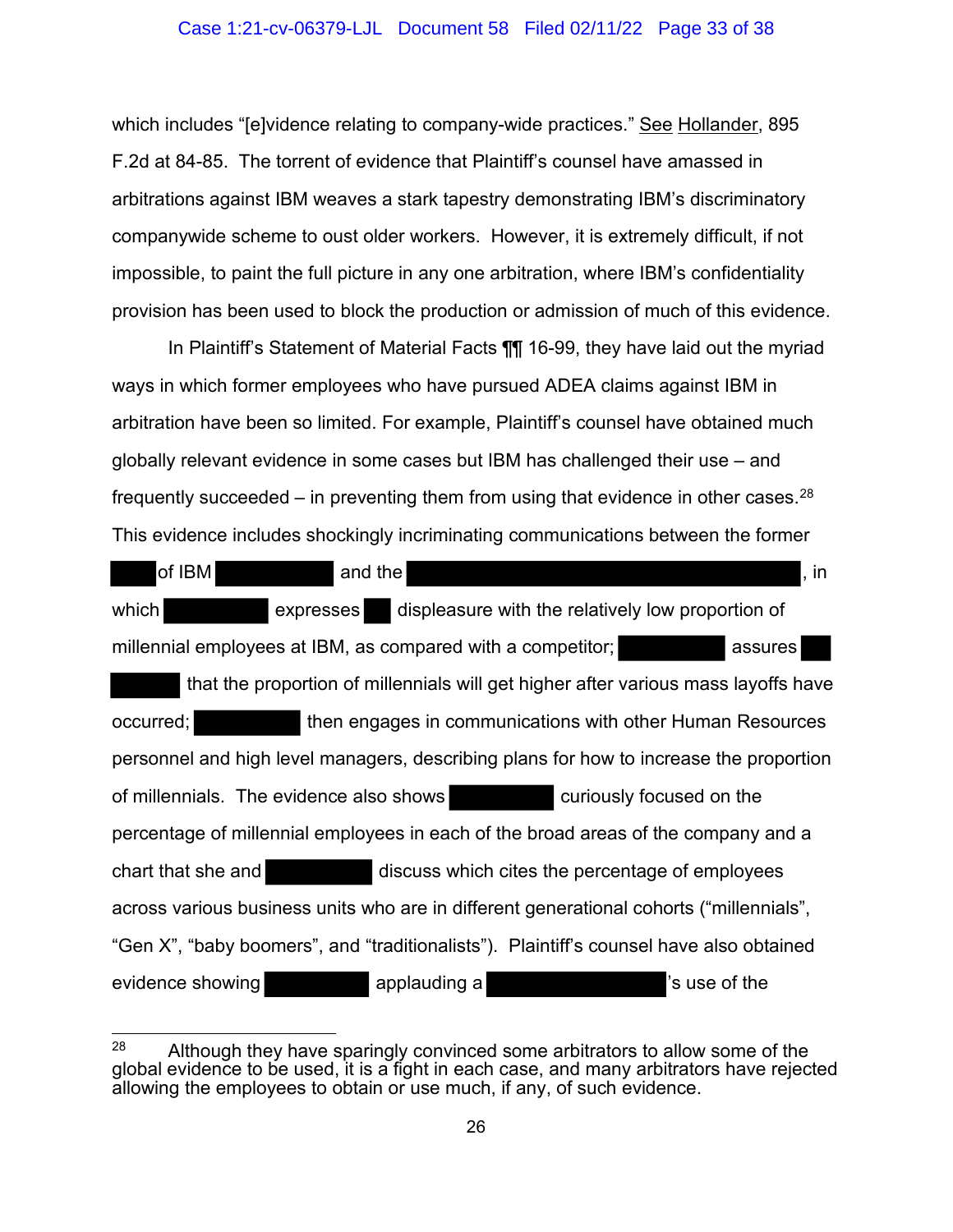#### Case 1:21-cv-06379-LJL Document 58 Filed 02/11/22 Page 34 of 38

disparaging term "Dinobabies" to describe older IBM employees, as well as his plan for how to oust them from IBM's workforce, stating his intent to "accelerate change by inviting the 'dinobabies' (new species) to leave" and make them an "Extinct Species.'" (SOF ¶ 32) These communications also include emails between and and

explicitly discussing the use of "resource actions" (IBM's term for mass layoffs) to improve the percentage of "millennials" employed by IBM at the expense of older workers. (SOF  $\P$  $\P$  22-36.) While this smoking gun evidence of animus by the of IBM should clearly be usable by all former employees pursuing age discrimination claims against IBM,[29](#page-33-0) IBM has been citing the confidentiality provision in its arbitration agreement to block the introduction of such evidence across cases. (SOF ¶¶ 16-99.)

Plaintiff's counsel have also obtained a number of IBM corporate planning documents which contain highly relevant discussions of IBM's hiring goals and workforce composition, which show that IBM was focused on hiring "Early Professional Hires" (a term IBM frequently uses for young employees fresh out of college or high school), "correcting seniority mix", and other similar terms evidencing strategies to replace older employees with younger employees. (SOF ¶¶ 37-42.)

<span id="page-33-0"></span><sup>&</sup>lt;sup>29</sup> In Travers v. FSS, 737 F.3d 144, 147 (1st Cir. 2013), the First Circuit reversed the district court's grant of summary judgment to an employer where the plaintiff alleged he had been fired because of unlawful retaliatory animus harbored by the CEO against the plaintiff for filing a lawsuit alleging a violation of the Fair Labor Standards Act. The district court had held that there was no causal connection between the CEO's retaliatory animus and the supervisor who actually terminated the plaintiff, since the supervisor had justified the plaintiff's termination based on another reason (a customer complaint). See id. at 146-47. The First Circuit acknowledged that "the retaliatory animus resided at the apex of the organizational hierarchy" and reversed summary judgment against the plaintiff, recognizing that since "[a] CEO sets the tone and mission for his subordinates, many of whom presumably consider it an important part of their jobs to figure out and deliver what the CEO wants." Id. at 147. As the court noted, "**strongly held and repeatedly voiced wishes of the king . . . likely [become] well known to those courtiers who might rid him of a bothersome underling.**" Id. (emphasis added). Thus, evidence of the discriminatory animus held by the  $\overline{CEO}$  of a company is relevant to age discrimination claims brought by employees across the company, despite IBM's attempt to paint every termination decision as made by a lower level manager (a defense tactic that the EEOC expressly rejected in its letter of determination, SOF ¶¶ 49-55).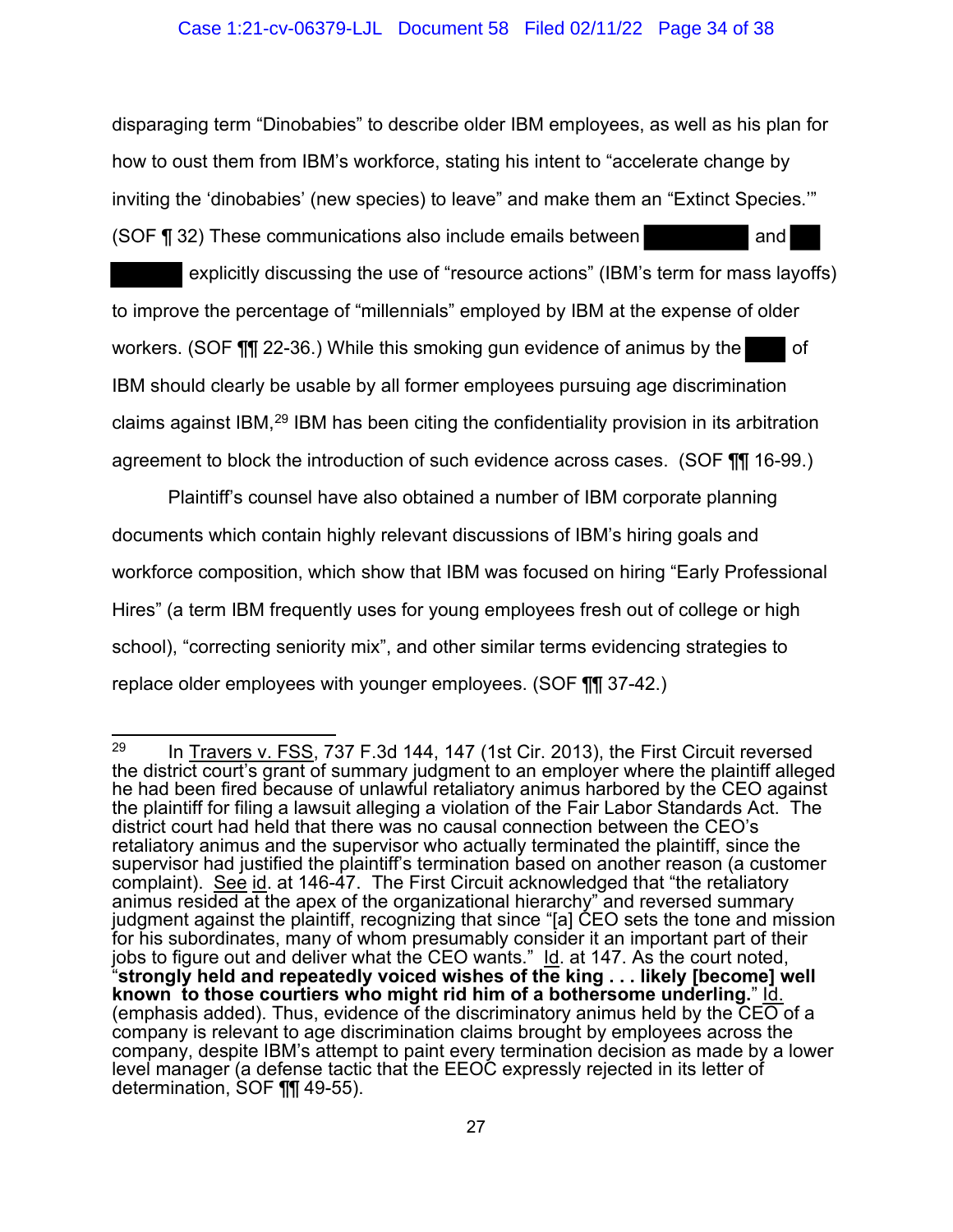#### Case 1:21-cv-06379-LJL Document 58 Filed 02/11/22 Page 35 of 38

Plaintiff's counsel have also obtained the documents that IBM produced to the EEOC that led to the EEOC's letter of determination finding reasonable cause to believe that IBM had engaged in age discrimination on a classwide basis, as well as data produced to the EEOC regarding a number of resource actions. (SOF  $\P$  $\P$  49-55.)<sup>[30](#page-34-0)</sup> They have obtained useful testimony from high level management including

|       | (another former | executive), | (manager of         |
|-------|-----------------|-------------|---------------------|
| IBM's |                 | team), and  | $1^{31}$ (SOF ¶ 56- |

74.) They have obtained broadly relevant emails discussing directions from

and IBM's current to carry out a "relocation" program, in which older workers are asked to relocate or leave the company, with the expectation that they will leave. (SOF  $\P\P$  43-48.)<sup>[32](#page-34-2)</sup> Employees pursuing age discrimination claims against IBM would clearly benefit from being able to use such broadly applicable evidence. However, IBM has wielded its confidentiality provision aggressively to block employees from obtaining and using this incriminating evidence against IBM.

In addition to not being able to use this evidence that has been amassed by other employees, former IBM employees pursuing age discrimination claims have also not been able to cite to arbitrators the successful decisions that some employees have obtained finding that IBM discriminated against them in violation of the ADEA and awarding them significant damages. (SOF ¶¶ 81-87.) They have likewise not been able

<span id="page-34-0"></span> $30$  Plaintiff's counsel have made a public records request to the EEOC for its full file on IBM but have not yet received these documents. (SOF ¶ 55, n.6.)

<span id="page-34-1"></span><sup>31</sup> and  $\blacksquare$  and  $\blacksquare$  's testimony reveal how easy it is for IBM to produce demographic data related to the ages of employees terminated (and not terminated) in "resource actions." (SOF ¶ 65-74.) This evidence would be extremely helpful in other cases because IBM has consistently argued in arbitration that it would be unduly burdensome to produce data that employees have requested regarding the ages of employees selected and not selected for layoff in the "resource actions" in which they were terminated.

<span id="page-34-2"></span> $32$  In these arbitrations, evidence has come out that IBM has used requests for employees to relocate in a targeted manner designed to oust older workers. (SOF ¶ 43-<br>48.)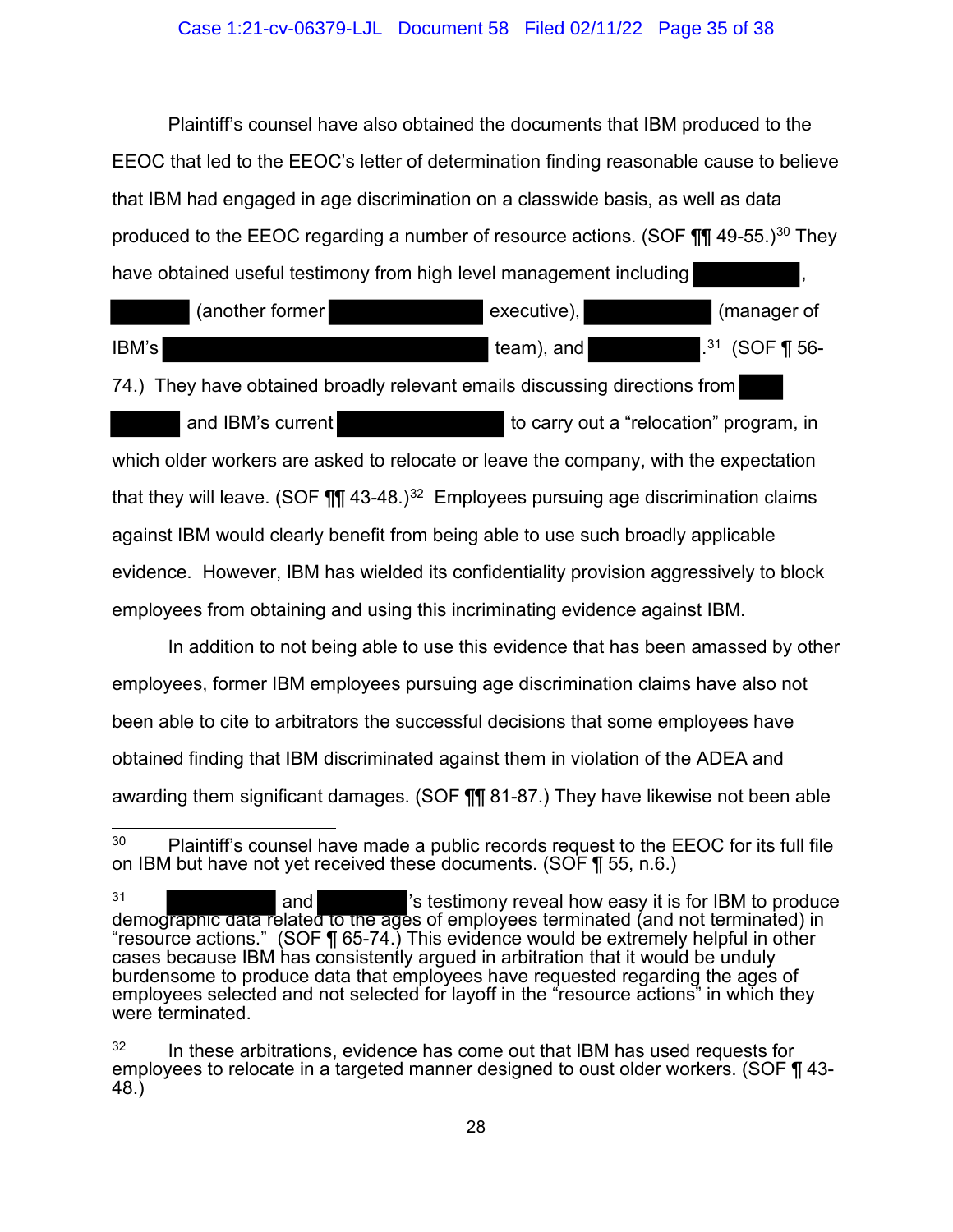#### Case 1:21-cv-06379-LJL Document 58 Filed 02/11/22 Page 36 of 38

to cite to various other helpful orders from arbitrators, including discovery orders, orders denying summary judgment, and evidentiary rulings. (SOF ¶¶ 88-94.) Abundant caselaw supports arbitrators relying on, or at least considering, decisions issued by other arbitrators in similar cases. See, e.g., Spell v. United Parcel Service, WL 2012 4447385 \*2 (E.D.N.Y. 2012) (finding that an arbitrator's decision on factual issues was "highly probative" in a subsequent discrimination proceeding notwithstanding that the plaintiff did not even raise the issue of discrimination in the prior arbitration) (citing Collins v. New York City Transit Authority, 305 F.3d 113, 119 (2d. Cir. 2002)).

Not being able to use much of the evidence (and rulings) obtained by other employees in their arbitrations against IBM, a number of employees have lost their cases in arbitration, either on summary judgment or after hearing. (SOF ¶ 95-99.) It is apparent from those arbitrators' rulings that they had not viewed or examined much if any of the evidence (or rulings) that Plaintiff's counsel obtained in other cases.

IBM has attempted to deter and punish Plaintiff's counsel for even challenging IBM's confidentiality provision at all, in the In Re: IBM Arbitration Litigation and Chandler cases. See note 3, supra. IBM has moved for sanctions against Plaintiff's counsel in five (5) arbitrations for filing documents or orders from those arbitrations **under seal** in support of their motions for summary judgment in In Re: IBM Arbitration Litigation and Chandler. (SOF ¶¶ 100-101.) IBM has sought these sanctions even though it has argued that its arbitration agreement requires such challenges to be made in court rather than in arbitration. (SOF ¶ 15 n.5). Clearly, a challenge to a confidentiality provision would be difficult if not impossible without a record, as provided here and in those cases, demonstrating the prejudice caused by the enforcement of the confidentiality provision. See American Family Life Assurance Co., 778 Fed. Appx. at 27. IBM believes that the confidentiality provision insulates itself even from a challenge to the confidentiality provision (a circular *non sequitur*).

Plaintiff thus asks this Court to declare IBM's confidentiality provision

29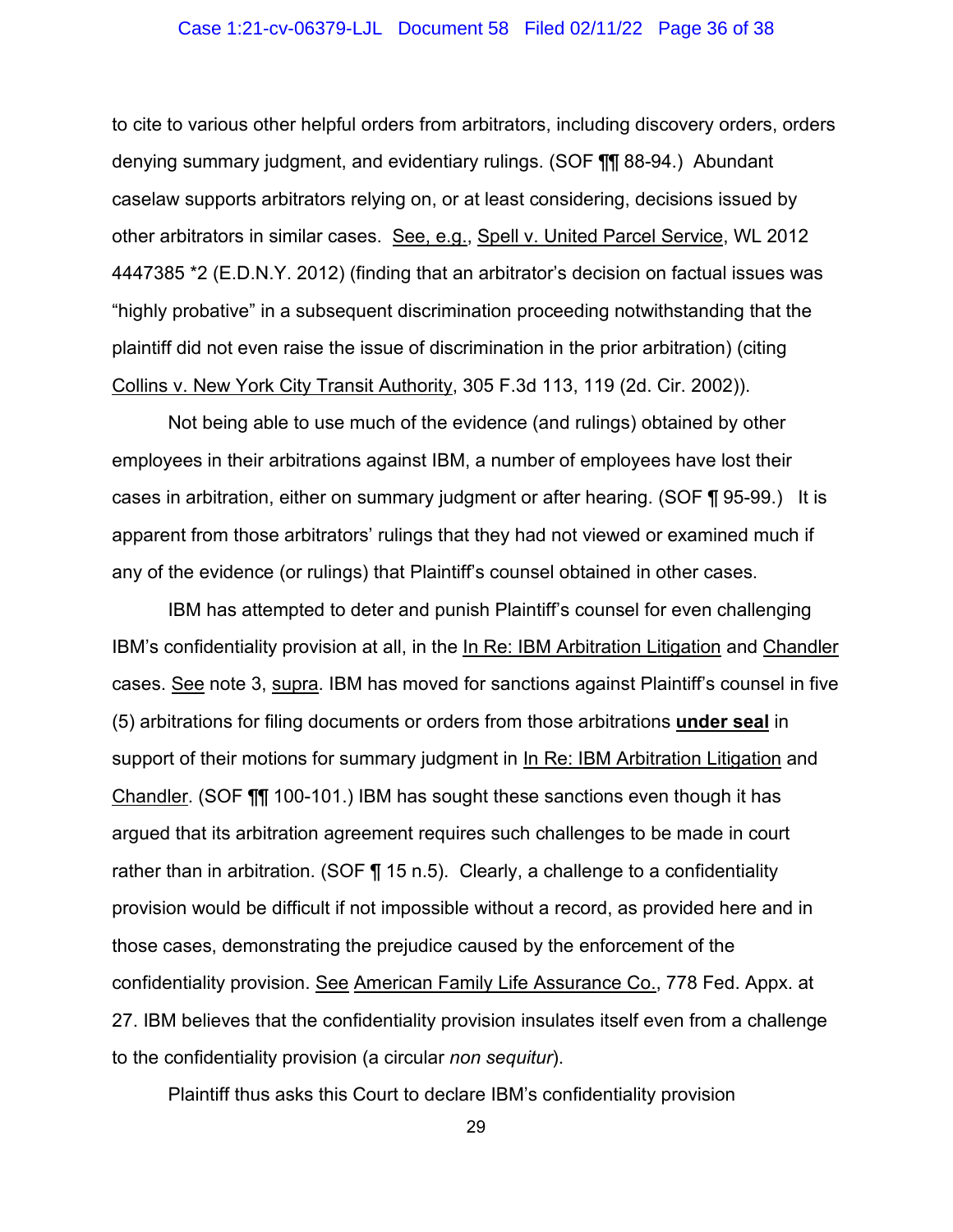unenforceable. It is clear from the record set forth here that Plaintiff too stands to be equally prejudiced in her arbitrations by her likely inability to benefit from the evidence obtained by others pursuing similar claims, as well as decisions obtained in other similar arbitrations, unduly hampering her ability to arbitrate her claim.<sup>[33](#page-36-1)</sup>

### <span id="page-36-0"></span>**IV. CONCLUSION**

For the reasons discussed herein, the Court should grant summary judgment for Plaintiff and enter a declaratory judgment holding unenforceable the provision of IBM's arbitration agreement that purports to waive Plaintiff's ability to utilize the piggybacking rule in arbitration. Likewise, the Court should enter a declaratory judgment holding that the confidentiality provision of IBM's arbitration agreement is also unenforceable, as IBM has used this provision to severely hamper the ability of former employees to pursue claims against it under the ADEA.

<span id="page-36-1"></span><sup>&</sup>lt;sup>33</sup> At the very least, the provision should not be permitted to block employees from using, in their own cases, evidence obtained in other similar discrimination cases. Again, the question of whether the confidentiality provision should be declared unenforceable with respect to public disclosure of this evidence is a separate issue. Others would certainly have an interest in viewing the evidence and rulings obtained by employees who have pursued age discrimination claims against IBM (including other employees who may be considering whether to bring similar claims, as well as the public). The concern of Plaintiff, however, is the ability to use this evidence to pursue Mr. Lohnn's claim of discrimination.